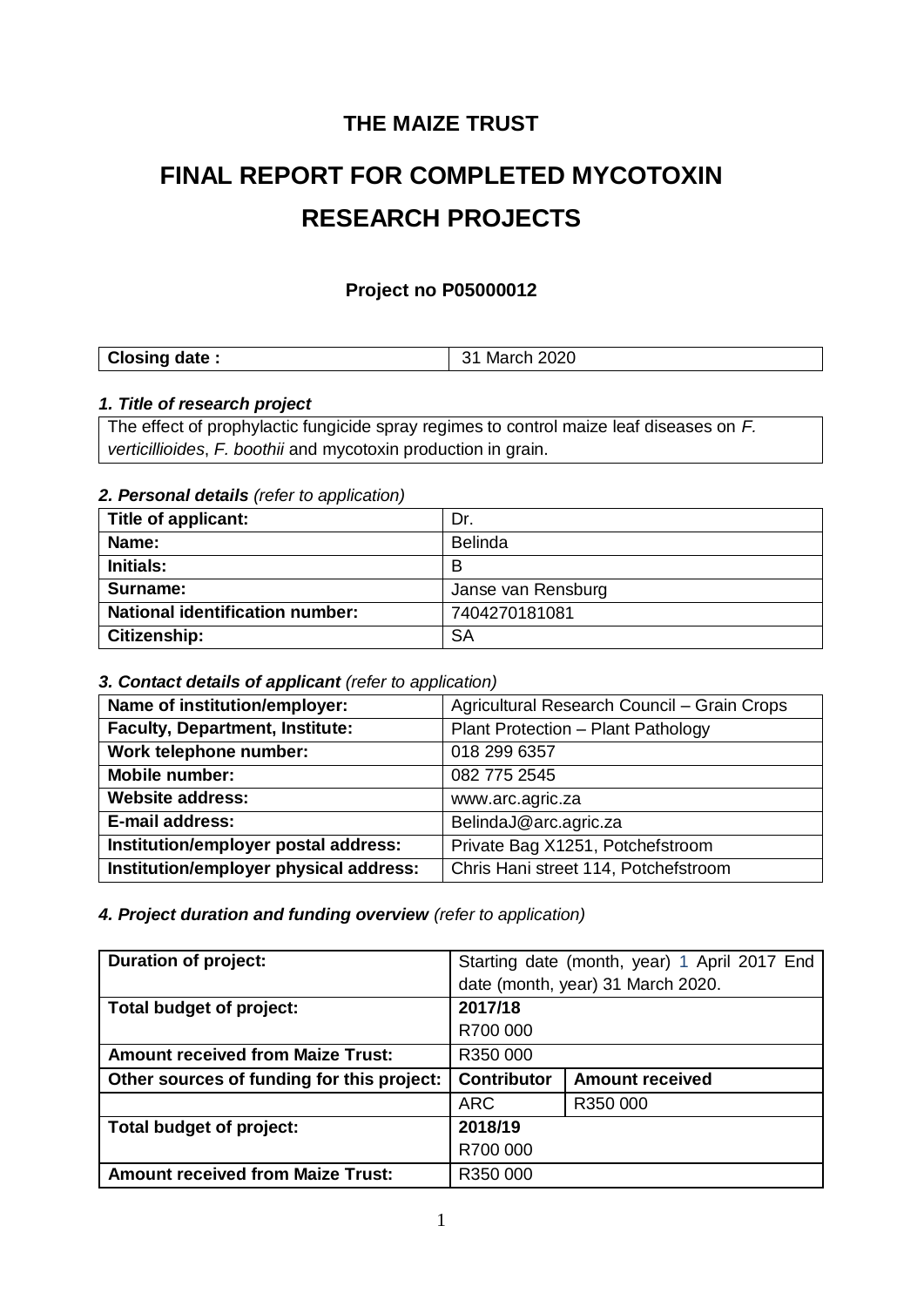| Other sources of funding for this project:   Contributor |                    | <b>Amount received</b> |
|----------------------------------------------------------|--------------------|------------------------|
|                                                          | <b>ARC</b>         | R350 000               |
| Total budget of project:                                 | 2019/20            |                        |
|                                                          | R700 000           |                        |
| <b>Amount received from Maize Trust:</b>                 | R350 000           |                        |
| Other sources of funding for this project:               | <b>Contributor</b> | <b>Amount received</b> |
|                                                          | <b>ARC</b>         | R350 000               |

## *5. Summary (description of the project, capturing the main findings; maximum 250 words)*

The aim of this study is to determine whether prophylactic fungicide regimes for foliar diseases could reduce the risk of colonization of grains by *F. verticillioides* and *F. boothii* and their resultant mycotoxin production. Active ingredients from the Triazole-, Strobilurinand Benzimidazole fungicide classes were tested in various combinations (currently being used by producers as prophylactic fungicides for the prevention and control of foliar diseases).

Although the effect of spray combinations, application date of fungicides and interactions between the two were recorded on the reduction of maize ear rot and associated mycotoxins, results were not consistent. It seems that spray applications at flowering or during soft dough stage can decrease either DON levels or *F. boothii* infections of maize grain at Cedara and Vaalharts, while earlier applications (pre-flowering) show significantly higher levels of *F. boothii* or DON. The same trend was observed in Potchefstroom where pre-flowering fungicide applications showed higher levels of *F. verticillioides* target DNA in maize grain. Similar results were obtained in Vaalharts in the 2017/18 season where cultivar BG3292 x the application at the 8 leaf stage and then again 28 (pre-flowering) days later, had the highest level of ZEA compared to the other interactions. BG3292 x the application at the 10 leaf stage and then again 56 days later (soft dough stage), had the lowest level of ZEA compared to the other interactions.

In the 2017/18 season (Cedara), fungicide combinations with Amistar Top resulted in higher levels of *F. boothii* when compared to the other spray combinations without Amistar Top. Similar results were observed in Vaalharts in the 2018/19 season, where Amistar Top / Artea x 5/28 days of application, Amistar Top / PunchXtra x 8/28 days of application, Amistar Top / Artea x 8/42 days of application and Amistar Top / PunchXtra x 10/28 days of application all had the highest DON levels. Similar to this, the Amistar Top / Artea interaction with the spray at 10 leaf stage followed by a second spray after 28 days also had the highest fumonisin level at Vaalharts (2018/10 season). In a previous study by Janse van Rensburg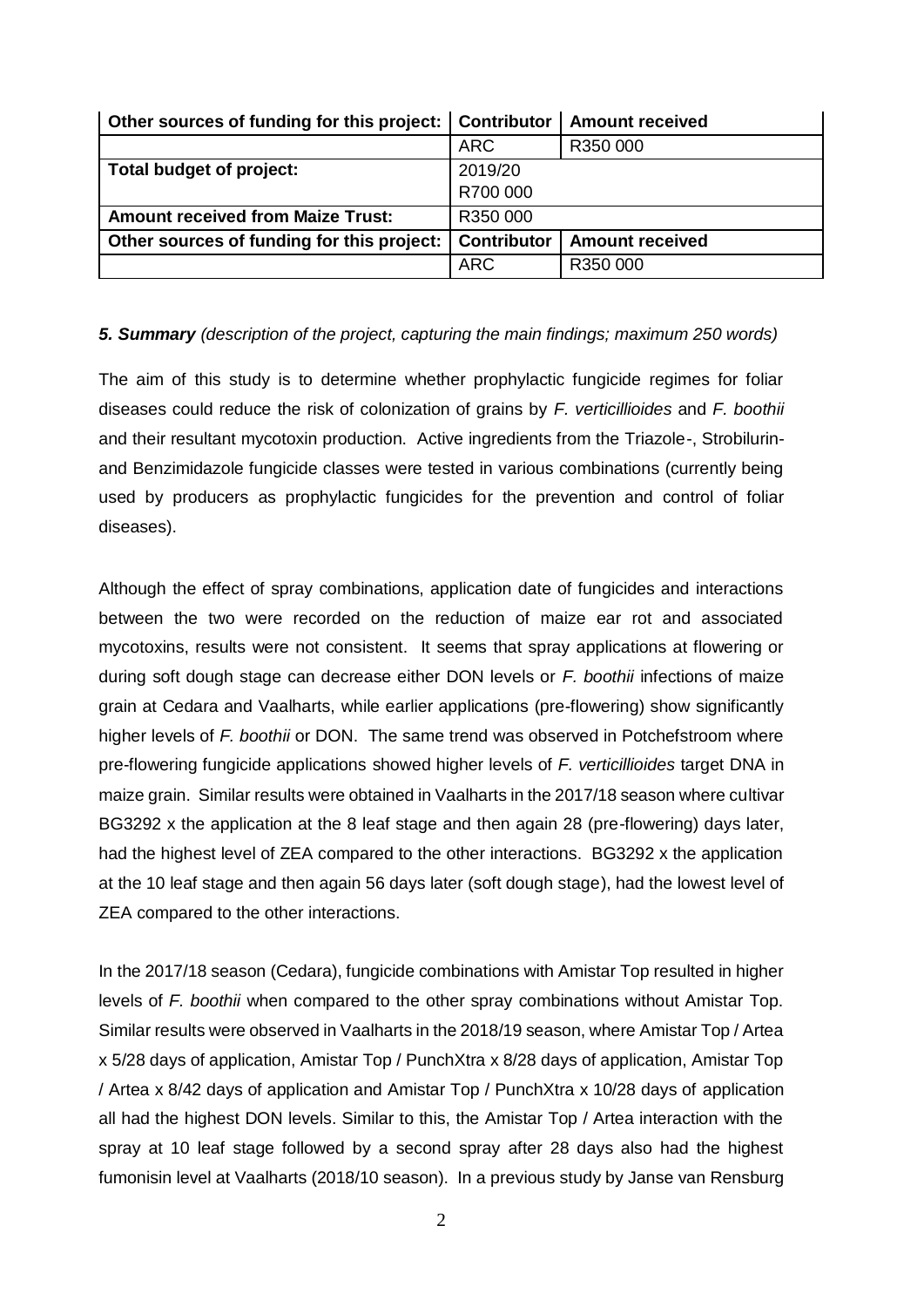*et al*. (2016), a prophylactic spray regime using Amistar Top showed no effect on the infection and colonization of *F. verticillioides* in maize grain and described the lack efficacy due to timing of the fungicide application relative to the plant growth stages. This study confirmed that Amistar Top should not be considered for the possible additional control of maize ear rots and mycotoxin contamination. Amistar Top is the only fungicide used in this study with the active ingredient strobilurin, which could explain the higher infection levels of *F. boothii* as well as DON and FUM synthesis in maize grain.

The inconsistent reactions of fungicide combinations and/or date of application against *F. verticillioides*, *F. boothii* as well as FUM, DON and ZEA synthesis may be due to the fungal infection process and plant morphology (Luna and Wise, 2015). Foliar fungicides are commonly applied over the top of the maize plant with ground or areal equipment and it is possible that this limit the amount of fungicide to penetrate the plant to come into contact with the fungus.

Prophylactic foliar fungicides used in this study can be effective as management tools for leaf diseases such as *Cercospora zea maydis* and *Escerohilum turcicum,* but because they do not consistently reduce ear rots and mycotoxins tested in this study, it is not economically beneficial to change spray dates to co-incide with the flowering or soft dough plant stages. It is recommended that producers continue to manage maize ear rots using methods such as cultivar selectin, crop rotation and residue management (where applicable). In conservation agriculture systems, crop rotation will be greatly beneficial to break the disease cycle by reducing primary inoculum.

## *6. Objectives (refer to application)*

*6.1 Strategic objectives (alignment with Maize Trust objectives)*

| Strategic objectives                                                                                                                                                               | Yes/No       |
|------------------------------------------------------------------------------------------------------------------------------------------------------------------------------------|--------------|
| To support the establishment of the magnitude of mycotoxin contamination of<br>maize during the stages of its production, storage, and processing in South<br>Africa.              | ΙX.          |
| To support the regular monitoring of the occurrence of the fumonisins,<br>aflatoxins, zearalenone, and trichothecenes (DON and NIV) in locally<br>produced and imported maize.     |              |
| To support the determination of the factors which contribute to mycotoxin<br>contamination during the production (pre-harvest), storage (post-harvest) and<br>processing of maize. | $\mathsf{X}$ |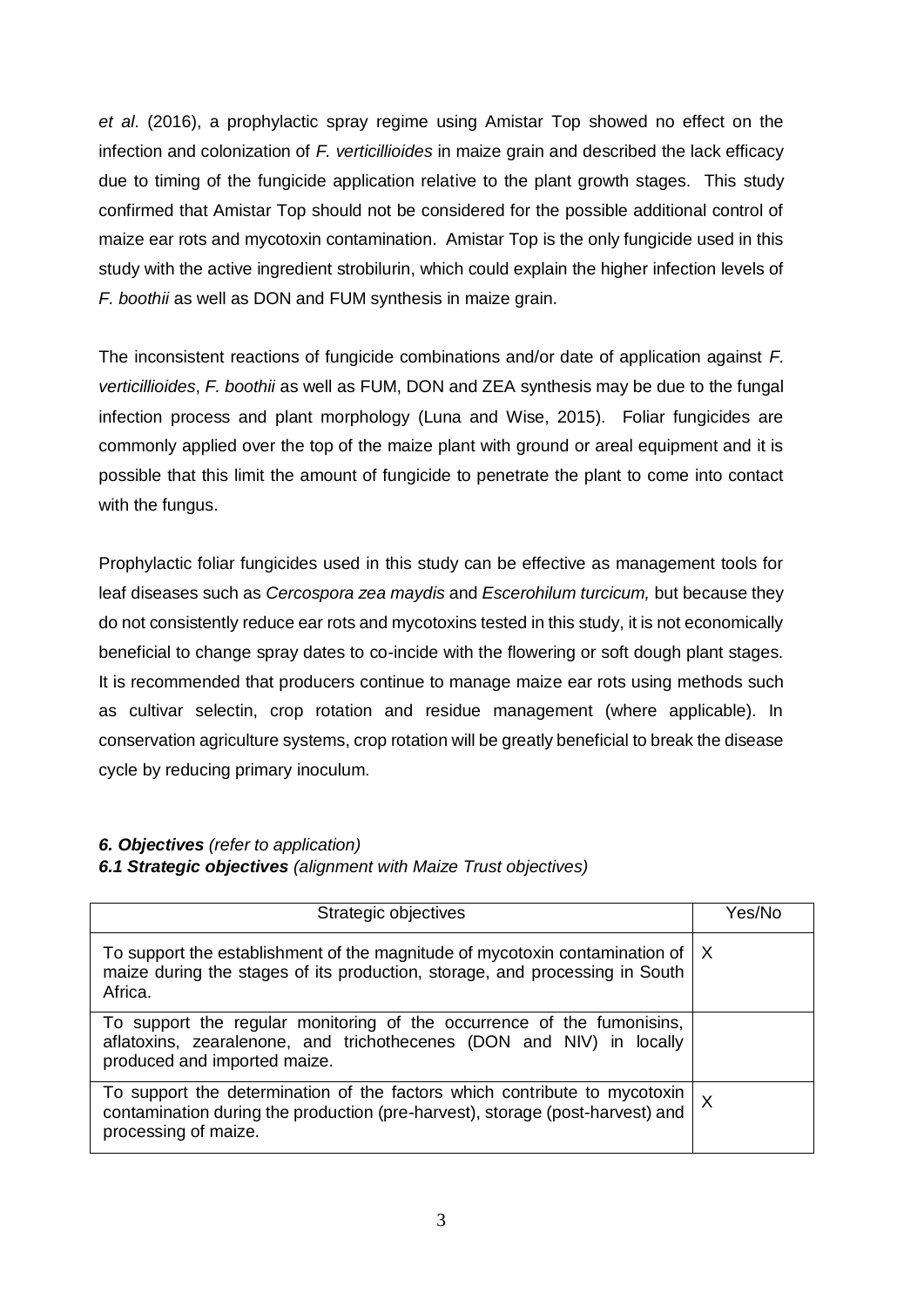| To support the development of practical, affordable and environmentally $ X $<br>sound methods to manage toxigenic fungi in maize, with particular emphasis<br>on the introduction of resistance in local maize cultivars. |  |
|----------------------------------------------------------------------------------------------------------------------------------------------------------------------------------------------------------------------------|--|
| To support the development of sound mycotoxin risk management practices<br>in the maize supply chain to ensure the delivery of safe products to the<br>consumer.                                                           |  |

## *6.2 Project objectives (list main objectives)*

- To determine if prophylactic fungicide sprays for control of leaf diseases in maize could reduce *F. verticillioides* and *F. boothii* maize ear rots by adjusting time of spraying.
- To determine if strobilurins and or triazoles are responsible for elevated mycotoxin production in grain

## *7. Work plan (refer to application) 7.1 Work plan as stated in the application (list main tasks)*

- Completely randomised experiments of two maize cultivars (BT and non-BT isohybrid) will be conducted with three replicates at three different locations (Cedara, Potchefstroom and Vaalharts) for two planting seasons (Mr. F.K. Mashinini, Dr. A. Abrahams, Dr. B. Janse van Rensburg). Planting will commence during November-December of 2017 and 2018.
- Experimental plots will be monitored for the 5-12 leaf stage, pre-flowering, flowering and soft dough stage of plant growth (Dr. Abrahams, Mr. F.K. Mashinini).
- Four rows of each cultivar in an experimental block will be planted and the middle two rows will be sprayed to prevent fungicide drift to other experimental blocks.
- Fungicide spray combinations and time of application can be seen in the methods section. Dr. Abrahams will be responsible to carry out spray combinations at corresponding time frames.
- During silking maize ears of one row will be inoculated with *F. verticillioides* and the other row with *F. boothii* (Dr. Janse van Rensburg, Dr. Abrahams)*.*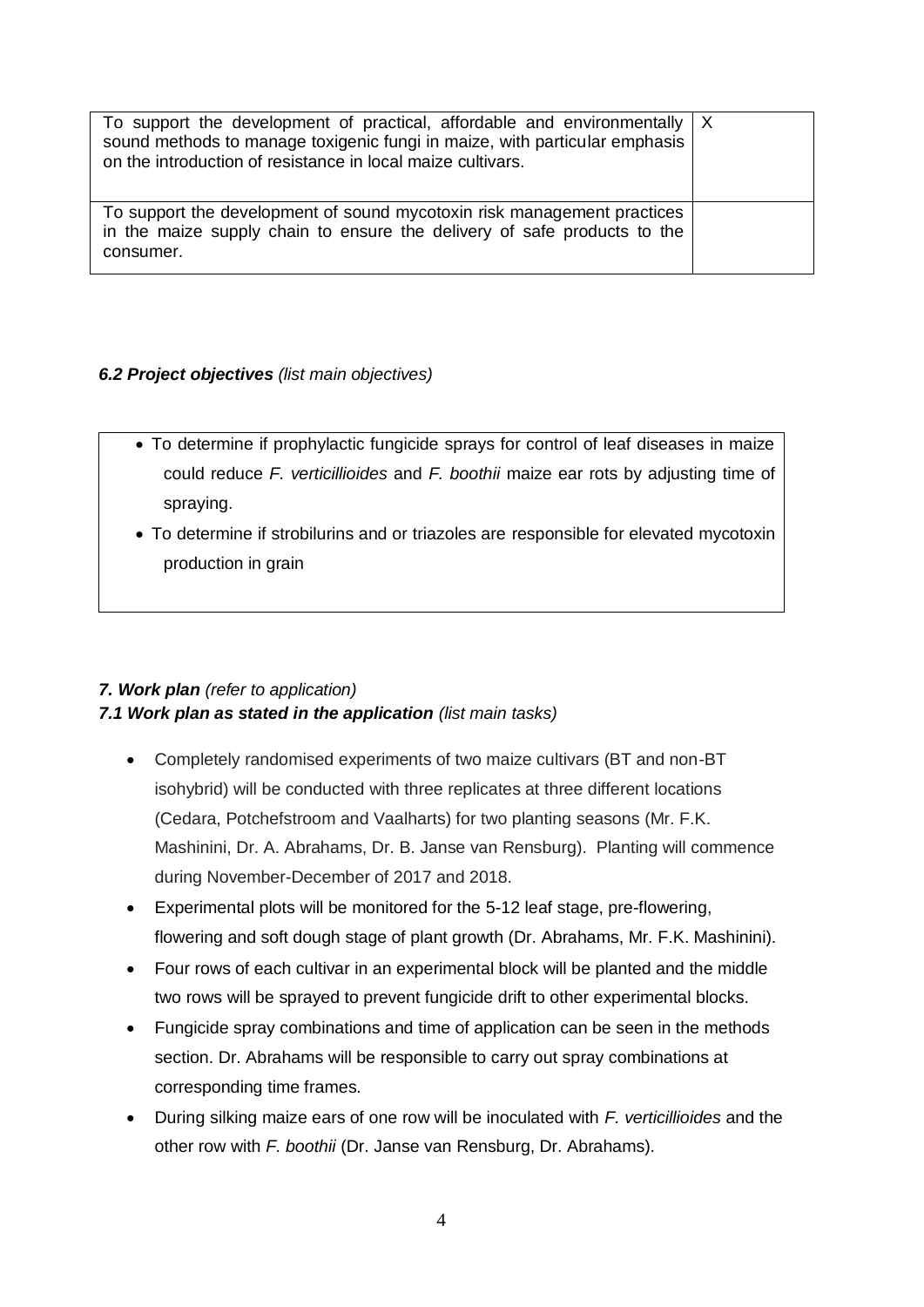- Plants will be scouted throughout for leaf diseases and stalk borers and leaf disease ratings will be made if it occurs. Stalk borer damage will be observed in the field and on maize ear ratings after harvest (Mr. F. Mashinini, Dr. Abrahams).
- Date of flowering, soft dough, hard dent and physical maturity will be noted to establish "stay green" effects (Dr. Abrahams).
- Ears will be hand harvested during June/July of 2018 and subjected to visual ratings, 1000 kernel weight and moisture measurements (Mr. F. Mashinini, Dr. Abrahams).
- Samples will then be milled to conduct qPCR (target DNA fungal biomass) and HPLC/LC-MS analyses (August to October 2018, Dr. Janse van Rensburg, Dr. Abrahams, Dr. M. Stander).
- The second season planting during November December 2018, scouting, inoculation, harvest and sample preparation and quantifications will be the same as described above.
- Data analyses and writing of reports and a scientific article will take place from November 2019 to March 2020.

*7.2. Achieved tasks according to the stated work plan (list measurable units as milestones and provide an indication of progress made, e.g. tasks achieved or not [add additional rows if necessary])*

| <b>Milestones</b>                                         | <b>Achievements</b>                                                                                                                                                      |
|-----------------------------------------------------------|--------------------------------------------------------------------------------------------------------------------------------------------------------------------------|
| Plant field trials                                        | Achieved. Two seasons field trials planted<br>at Cedara, Potchefstroom and Vaalharts.                                                                                    |
| Fungicide spray treatments                                | Achieved. Administered according to<br>spraying schedule.                                                                                                                |
| Inoculation with $F$ verticillioides and $F$ .<br>hoothii | Achieved. Inoculum of F. verticillioides<br>and F. boothii were prepared and plants<br>were inoculated during silking stage at the<br>three localities over two seasons. |
| Harvest and milling of samples                            | Achieved. A total of 540 individual<br>samples were milled during July - August<br>2018 and again in 2019.                                                               |
| DNA extraction and mycotoxin analyses                     | qPCR and mycotoxins analysed for the<br>2017/18 and 2018/19 field trials.                                                                                                |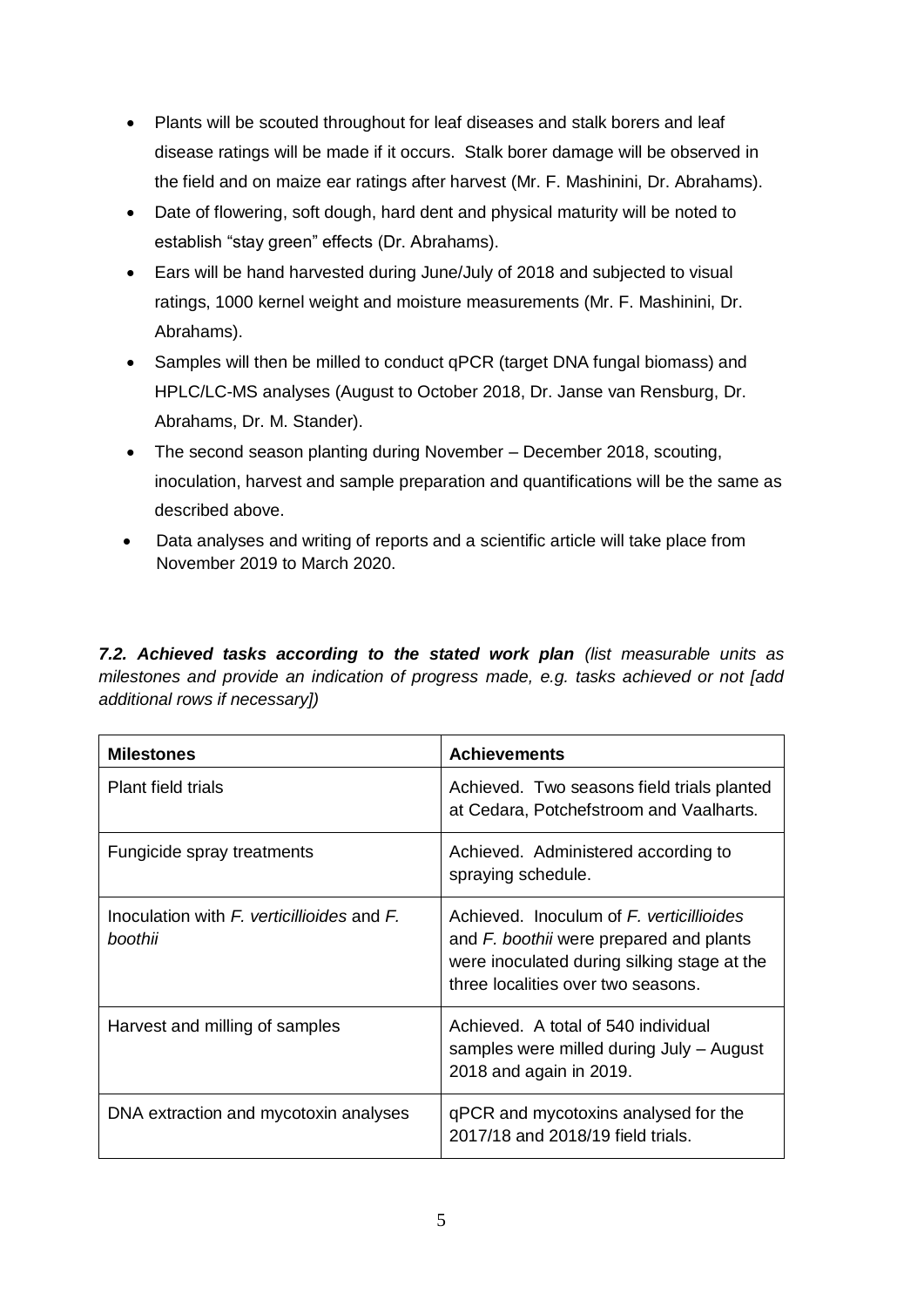| Popular article    | Published on the basis of the 2017/18<br>results in SA Graan. |
|--------------------|---------------------------------------------------------------|
| Scientific article | Need to be completed.                                         |

*8. Detailed report covering the research during the full grant period (introduction, methods, results, tables, figures and discussion)*

### **INTRODUCTION**

Maize plants are important crops which are grown worldwide, serving different functions of economic value particularly as a staple diet for millions of people in South Africa especially in the rural population (Walker & Schulze, 2006). South Africa is the second largest maize production region in Africa, producing an estimated 10-12 million tons of maize annually (www.jse.co.za/commodities). It is produced throughout the South African community under various agro ecological conditions and is grown under commercial, small-scale and subsistence farming levels. The production of the crop depends on the correct application of management practices, ensuring both environmental and agricultural sustainability (Nape, 2011). Its productivity could be limited due to a combination of factors such as low soil fertility, unfavourable environmental conditions, poor agricultural management as well as pests and diseases. Maize also serves as a convenient substrate for naturally occurring fungal pathogens which may result in mycotoxin contamination when environmental conditions are suitable. Economically important maize fungal ear rots are the *Fusarium spp.*: *F. graminearum* (*sensu lato*), *F. verticillioides*, *F. proliferatum* and *Stenocarpella maydis. Fusarium verticillioides* and *F. proliferatum* are the causative agents that produce fumonisins,  $B_1$ ,  $B_2$ , and  $B_3$ , which are toxic secondary, possible carcinogenic metabolites that occur naturally as contaminants of agricultural products such as maize. The distribution and predominance of these *Fusarium* spp. and their concomitant fumonisin production varies depending on season, geographic locality, climatic factors such as temperature and moisture, host genotype and agricultural practices (Nyaka *et al*., 2010). The limit of allowable Fumonisins  $(B<sup>1</sup>+B<sup>2</sup>)$  in South African maize grain intended for further processing, may not be more than 4000 µg/kg (Government Gazette, 2016).

To date there are 16 phylogenetic species that have been identified within *F. graminearum* (*sensu lato*) which contribute to the *F. graminearum* species complex (FgSC). Five species of the complex have been shown to be associated with maize. These are *F. asiaticum, F.*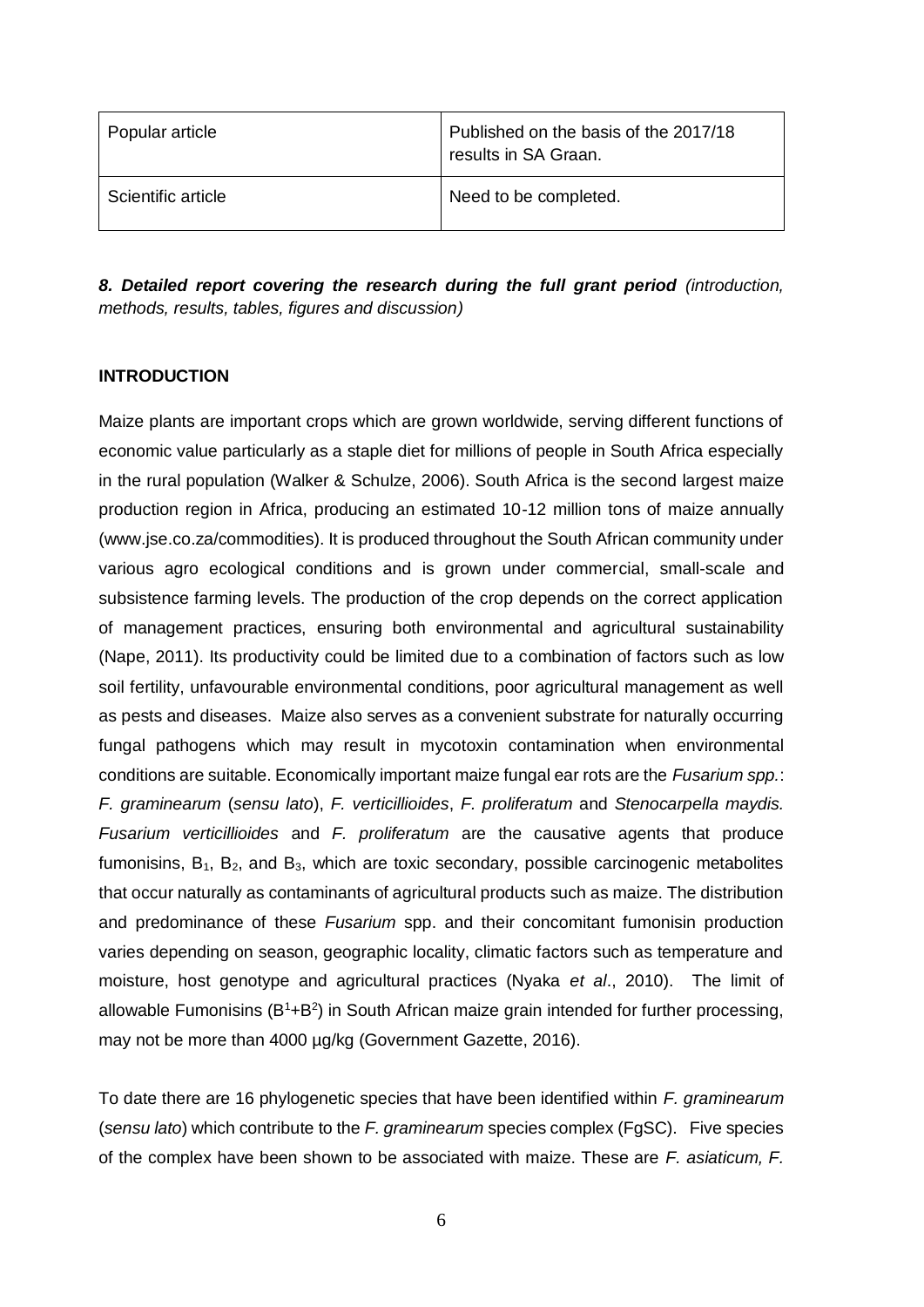*austroamericanum, F. boothii, F. meridionale,* and *F. graminearum sensu stricto*. These species differ in the degree to which they cause disease (virulence) and tissue specificity. In South Africa, these five species were isolated and identified from maize roots and crowns. However, in maize ears, only *F. boothii* has been recorded (O'Donnell *et al*., 2004). Of these species, *F. boothii* are the most virulent and *F. meridionale* the least. The estrogenic metabolite zearalenone (ZEA) together with the trichothecenes Nivalenol (NIV) and Deoxynivalenol (DON) are closely associated with FgSC. DON is the most widely produced FgSC mycotoxin, but is largely associated with *F. boothii* (lineage 3) on maize. *F. boothii* is known to produce 3-A-DON and is most commonly found in contaminated wheat and maize. DON is commonly found in hyphae of fungal colonised grains and is most frequently distributed in wheat bran fractions. Low amounts of DON have been recorded in eggs, indicating that DON can be transferred embryonically if lay hens consume contaminated feed (Bhat *et al*., 2010). Limited information is available regarding the effects of DON on human health and more research is necessary. The limit of allowable DON in South African maize grain intended for further processing may not be more than 2000 µg/kg (Government Gazette, 2016). There is no legislation for ZEA in South Africa, however worldwide limits range from 300 – 2000 µg/kg (FAO, 2003).

Fungicide spray programmes have been employed by maize producers to prevent leaf diseases and companies claim that fungicide applications result in better yields (due to leaf disease control) and that plants remain green and healthy for an extended period which improves standability and grain quality. Maize foliar diseases can be managed using agricultural practices such as the selection of resistant cultivars, crop rotation, tillage practices as well as through the use of curative fungicide sprays. Since 2007, significant increase in the use of fungicides in maize production has become prominent to prevent and/or control foliar diseases, as well as an increase in the market price of maize which makes fungicide sprays economically viable. Such spray programmes, for example, usually include a combination of strobilurin and triazole at the 5-8 leaf stage of plant growth, followed by a second spray of triazole 28-30 days after the first spray. New fungicides have recently been registered and are extensively being marketed (Wise and Mueller, 2011). No fungicides are currently registered to control Fusarium ear rot diseases and their subsequent mycotoxins. In a previous study by Janse van Rensburg *et al*. (2016), it is shown that a prophylactic spray regime as used by producers, had no effect on the colonisation of grain by fumonisin producing *Fusarium* spp. This was possibly due to the timing of fungicide application relative to the plant growth stages critical to the colonisation of kernels by ear rot fungi. The study did show an elevation in fumonisins with fungicide spray applications compared to control plants (not sprayed). This could be an indication that strobilurin and/or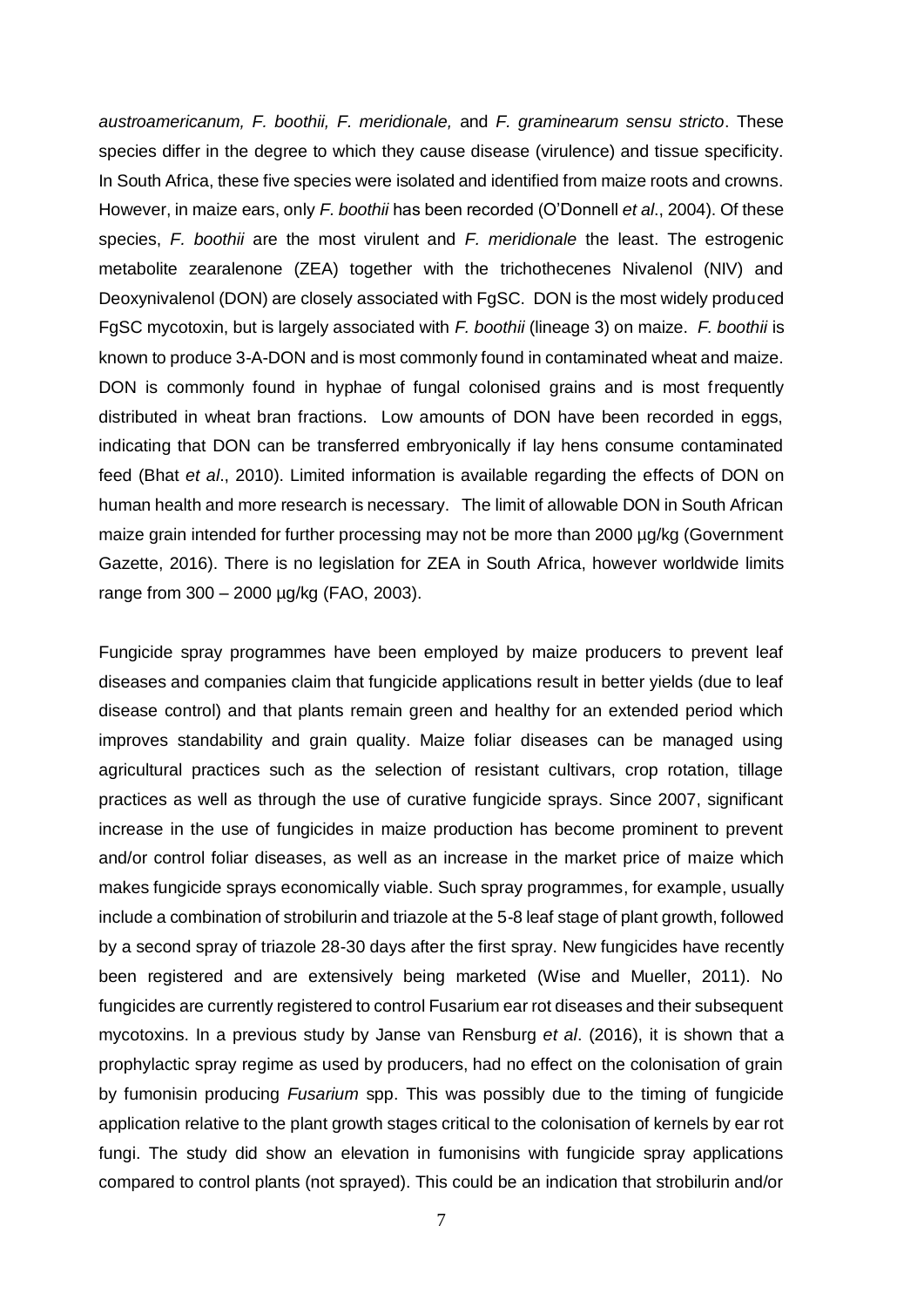triazole could have attributed to fumonisin synthesis in planta. A combination of azoxystrobin (strobilurin) and difenoconazole (triazole) was applied 40 - 45 days after planting which corresponds with the pre-tassling period while flusilazole (silicone triazole) in combination with carbendazim (benzimidazole) was applied 28 - 30 days later which corresponds to the flowering stage. De Curtis *et al*. (2011) emphasised the importance of fungicide application at flowering when maize ears are the most vulnerable to colonisation by *Fusarium* species through the silks (Munkvold *et al*., 1997; Pascale *et al*., 2002; Duncan and Howard, 2010). Therefore, this study will focus on the possible use of prophylactic fungicide sprays (used for control of leaf diseases in maize) to reduce maize ear rot diseases by adjusting time of sprays to align with flowering. These can add value by controlling both leaf diseases, maize ear rots and their associated mycotoxins. Strobilurin, or Quinone-outside inhibitor fungicides (Qol) are widely marketed in maize production for the management of biotic stresses, with the suggestion that these fungicides can increase yield (Hershman *et al*., 2011) even in the absence of disease (Wise and Mueller, 2011). In plants, Qol fungicides may increase water and nitrogen use efficiency, improve chlorophyll retention and delay senescence, thus lengthening the growing period. Literature has indicated that delayed grain maturation can give *F. verticillioides* more time to synthesize fumonisins and could lead to a major risk of mycotoxin contamination (Maiorano *et al*., 2009). With this study we want to elucidate the role of stay green on mycotoxin synthesis in maize grain. Several other studies have also drawn reference to the use of fungicides that may stimulate the production of various mycotoxins. In order to establish the justifiable use of possible additional fungicide applications for controlling *F. verticillioides and F. boothii* ear rot infection and their associated mycotoxins, one must determine the fungicide to be applied, the phenological growth stage for spray application as well as dose rate. This study will align with three strategic objectives as it will elucidate the effect of fungicide formulations (strobilurins and or triazoles) on maize ear rots and mycotoxins pre-harvest. By determining the effect of timing of applications on possible control of maize ear rots and the effect of fungicide formulations and/or the stay green effect on mycotoxin production, valuable information can be conveyed to the maize industry. If strobilurins and/or triazoles is responsible for elevated mycotoxin production in grain, corrective measures can be taken by changing spray programmes.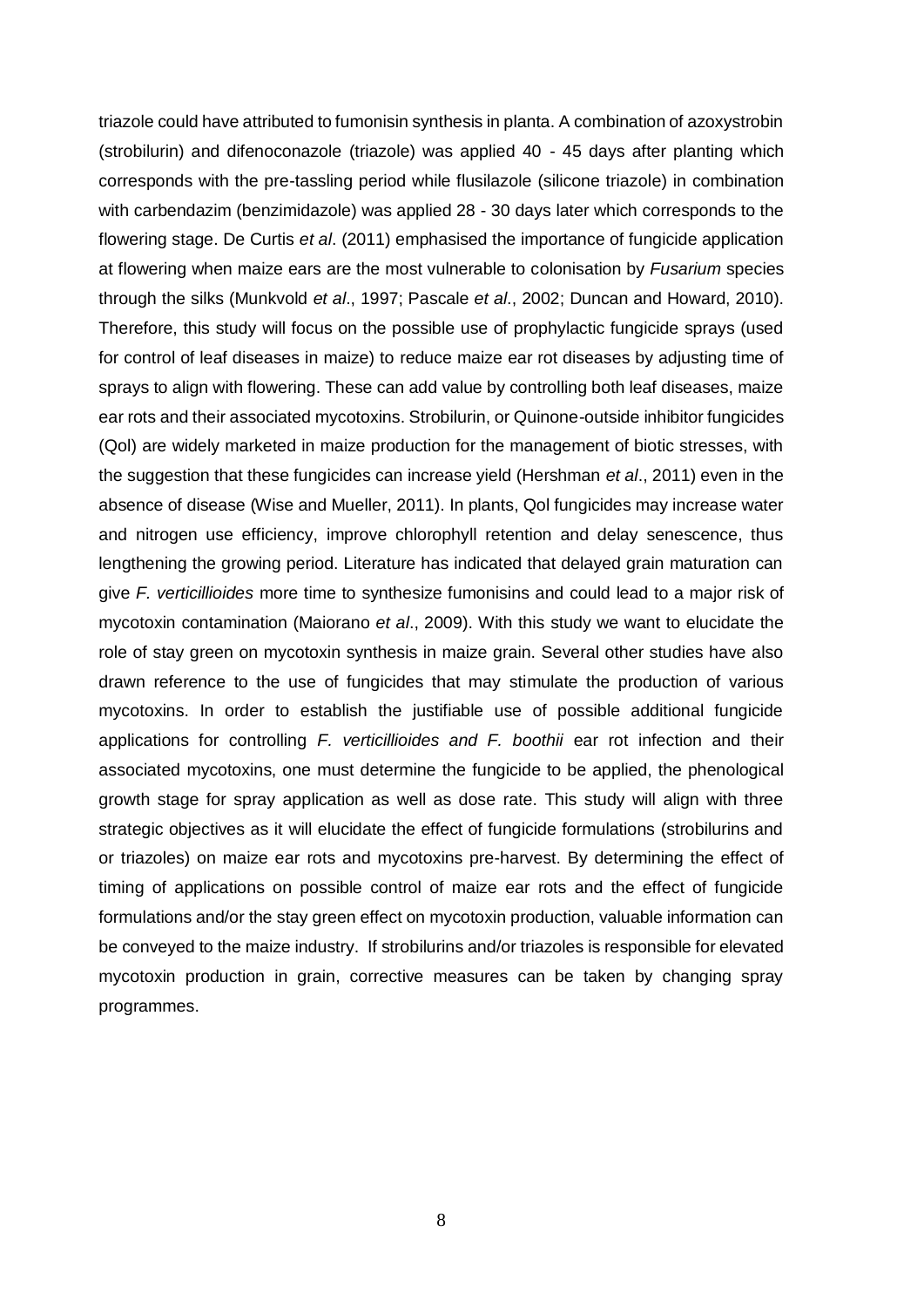#### **METHODS**

#### **Field trials**

Randomised split-split plot experiments were conducted with three replicates at Potchefstroom (warm, dry production areas in the North-West Province), Cedara (subtropical production area in the KwaZulu-Natal Province) and Vaalharts (semi-desert area in the Northern Cape Province) for the 2018/19 planting season under dry land conditions. The whole plot factor was days of spray applications and the second main effect spray combinations. The sub-plot effect was cultivar. Two maize cultivars (BT and non-BT isohybrid) were used and trials were maintained according to "Best Practise" appropriate to the respective production areas. Experimental plots were monitored for the 5-12 leaf stage, pre-flowering, flowering and soft dough stages of plant growth. The fungicide spray combination was administered (Table 1). The controls included naturally infected plants with no fungicide treatment.

Four rows of each cultivar in an experimental block were planted and the middle two rows were sprayed to prevent fungicide drift to other experimental blocks. The outer two rows were the controls. During silking, maize ears of one middle row were inoculated with *F. verticillioides* and the other middle row with *F. boothii*. Plants was scouted throughout for leaf diseases and stalk borers. Individual plots were harvested. Individual samples were rated, threshed and milled for qPCR and HPLC analyses.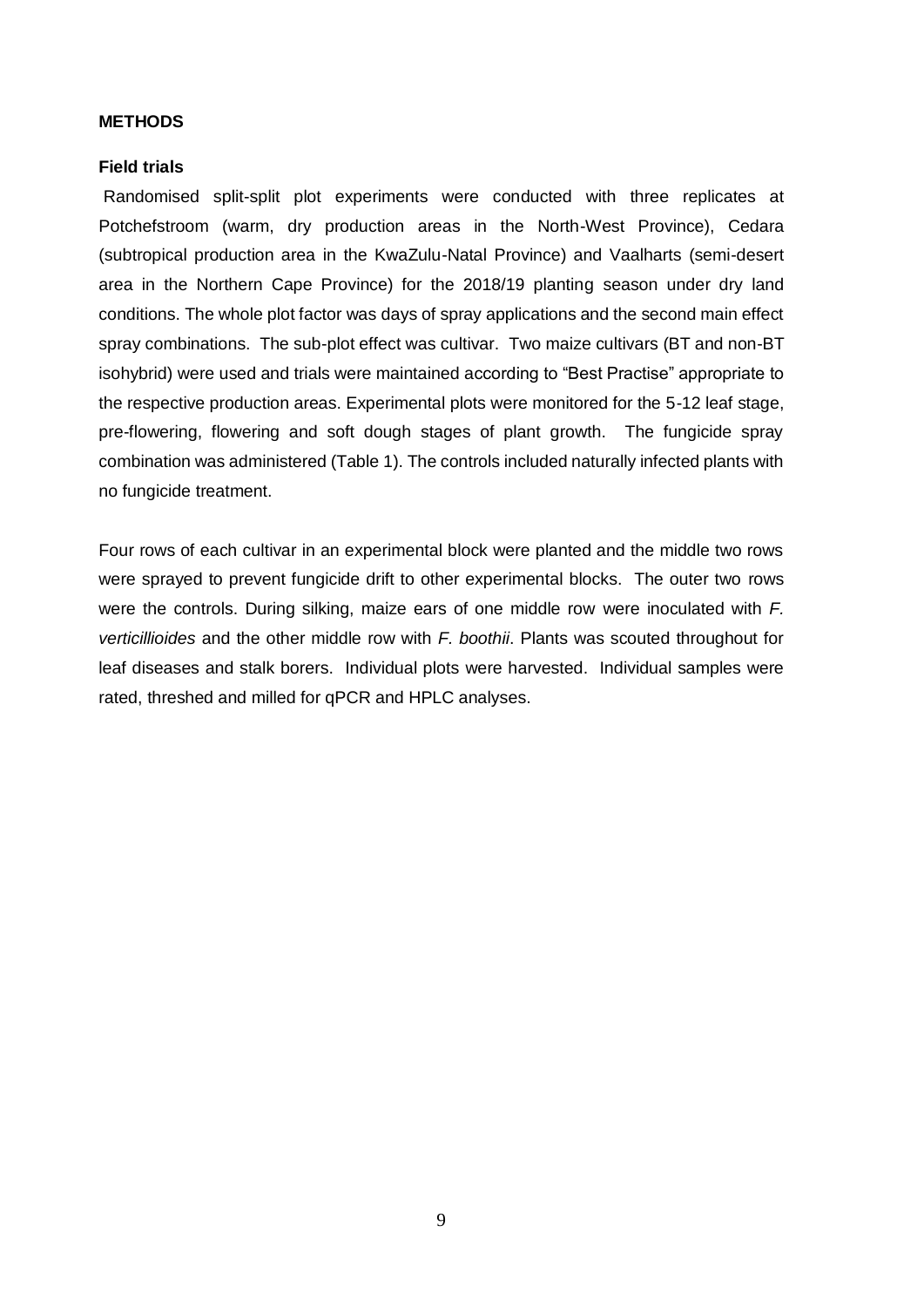|  | Table 1 Fungicide spray combinations and time of application |  |  |  |
|--|--------------------------------------------------------------|--|--|--|
|--|--------------------------------------------------------------|--|--|--|

|                             | <b>First spray</b>                                           | <b>Second spray</b>                                                    |
|-----------------------------|--------------------------------------------------------------|------------------------------------------------------------------------|
|                             | Amistar<br>Top<br>(Azoxystrobin                              | (Cyproconazole<br>80g/l<br>Artea<br>÷.                                 |
| 1 <sup>st</sup> combination | 200g/l + Difenoconazole 125g/l)<br>5 leaf stage*             | Propiconazole 250g/l)                                                  |
|                             | 8 leaf stage*                                                | 28 days later (pre-flowering stage)                                    |
|                             | 8 leaf stage*                                                | 28 days later                                                          |
|                             | 10 leaf stage*                                               | 42 days later (flowering stage)                                        |
|                             | 12 leaf stage*                                               | 28 days later (flowering stage)                                        |
|                             |                                                              | 56 days later (soft dough stage)                                       |
|                             | Abacus (Pyraclostrobin 62.5g/l                               | PunchXtra<br>(Flusilazole<br>125g/l<br>$\pm$                           |
| 2nd combination             | + Epoxiconazole (62.5 g/l)                                   | Carbendazim 250g/l)                                                    |
|                             | Amistar<br>Top<br>(Azoxystrobin                              | PunchXtra<br>(Flusilazole<br>125g/l<br>+                               |
| combination<br>3rd          | 200g/l + Difenoconazole 125g/l)                              | Carbendazim 250g/l)                                                    |
| combination                 | Abacus (Pyraclostrobin 62.5g/l<br>+ Epoxiconazole (62.5 g/l) | Artea<br>(Cyproconazole<br>80g/l<br>$\ddot{}$<br>Propiconazole 250g/l) |

\*Application times will be the same for all fungicide combinations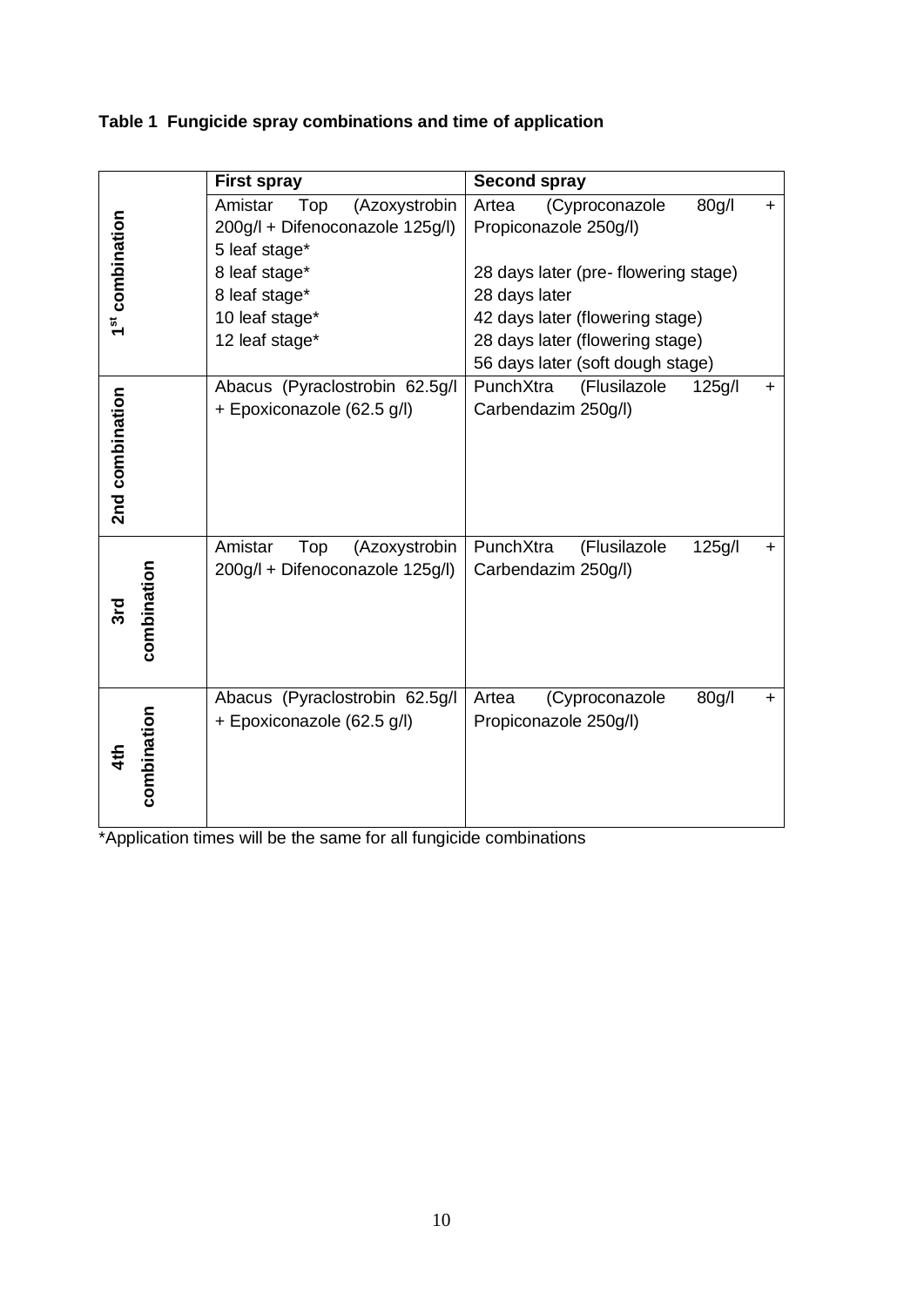## **Product information as supplied online on product labels by respective companies**

|                                          | <b>Active ingredients</b>                                                                 | <b>Fungicide</b> | <b>Mode of action</b>                                                                                                                                                                                                                                                                                                                                                                                                                                                                                                                                                                                                                                     |
|------------------------------------------|-------------------------------------------------------------------------------------------|------------------|-----------------------------------------------------------------------------------------------------------------------------------------------------------------------------------------------------------------------------------------------------------------------------------------------------------------------------------------------------------------------------------------------------------------------------------------------------------------------------------------------------------------------------------------------------------------------------------------------------------------------------------------------------------|
|                                          |                                                                                           | group            |                                                                                                                                                                                                                                                                                                                                                                                                                                                                                                                                                                                                                                                           |
|                                          |                                                                                           | codes            |                                                                                                                                                                                                                                                                                                                                                                                                                                                                                                                                                                                                                                                           |
| <b>Abacus<sup>®</sup></b><br><b>BASF</b> | Pyraclostrobin<br>(methoxy-carbamates)<br>62,5 g/l<br>Epoxiconazole (triazole) 62,5 g / l | 11 and $3$       | Contact and translaminar fungicide for preventative control of maize leaf<br>diseases. Apart from fungicidal activity, F500®, one of the active<br>ingredients of Abacus®, exhibits the potential to increase plant<br>physiological effects, which are beneficial to the crop. In growing number<br>of regions, including the USA, UK, Europe, Brazil and Argentina, F500®<br>is also registered and recommended as a plant health remedy, to increase<br>yields. Research conducted locally, has proven that the use of Abacus®,<br>according to label recommendations, can also increase yield, even in<br>situations when low disease pressure occur. |
| <b>Amistar Top</b><br>- Syngenta         | azoxystrobin (strobilurin) 200 g/l<br>difenoconazole (triazole) 125 g/l                   | 11 and 3         | A broad spectrum suspension concentrate fungicide with systemic,<br>translaminar and contact properties for the preventive control of different<br>leaf diseases of maize.                                                                                                                                                                                                                                                                                                                                                                                                                                                                                |
| Artea<br><b>Syngenta</b>                 | propiconazole (triazole) 250 g/l<br>cyproconazole (triazole) 80 g/l                       | 3                | An emulsifiable concentrate systemic fungicide for the preventive control<br>of different diseases in crops. Both active ingredients, cyproconazole and<br>propiconazole, are absorbed by the assimilating parts of the plant, the<br>majority within one hour. They are transported acropetally (upwards) in<br>the xylem. This systemic translocation contributes to good distribution of<br>the active ingredients within the plant tissue and prevents them from being<br>washed off.                                                                                                                                                                 |
| <b>PUNCH®XTRA</b><br>- DuPont            | Flusilazole (silicone triazole) 125g/l<br>Carbendazim (benzimidazole)<br>250g/l           | 3 and 1          | Organic systemic suspension concentrate fungicide combination for the<br>control of diseases in maize. PUNCH® XTRA consists of two non-related<br>systemic fungicides with protective and post infection curative action. The<br>efficacy of PUNCH® XTRA is not influenced by rain occurring after 3<br>hours after application due to rapid uptake of the active ingredients by<br>plant tissue.                                                                                                                                                                                                                                                         |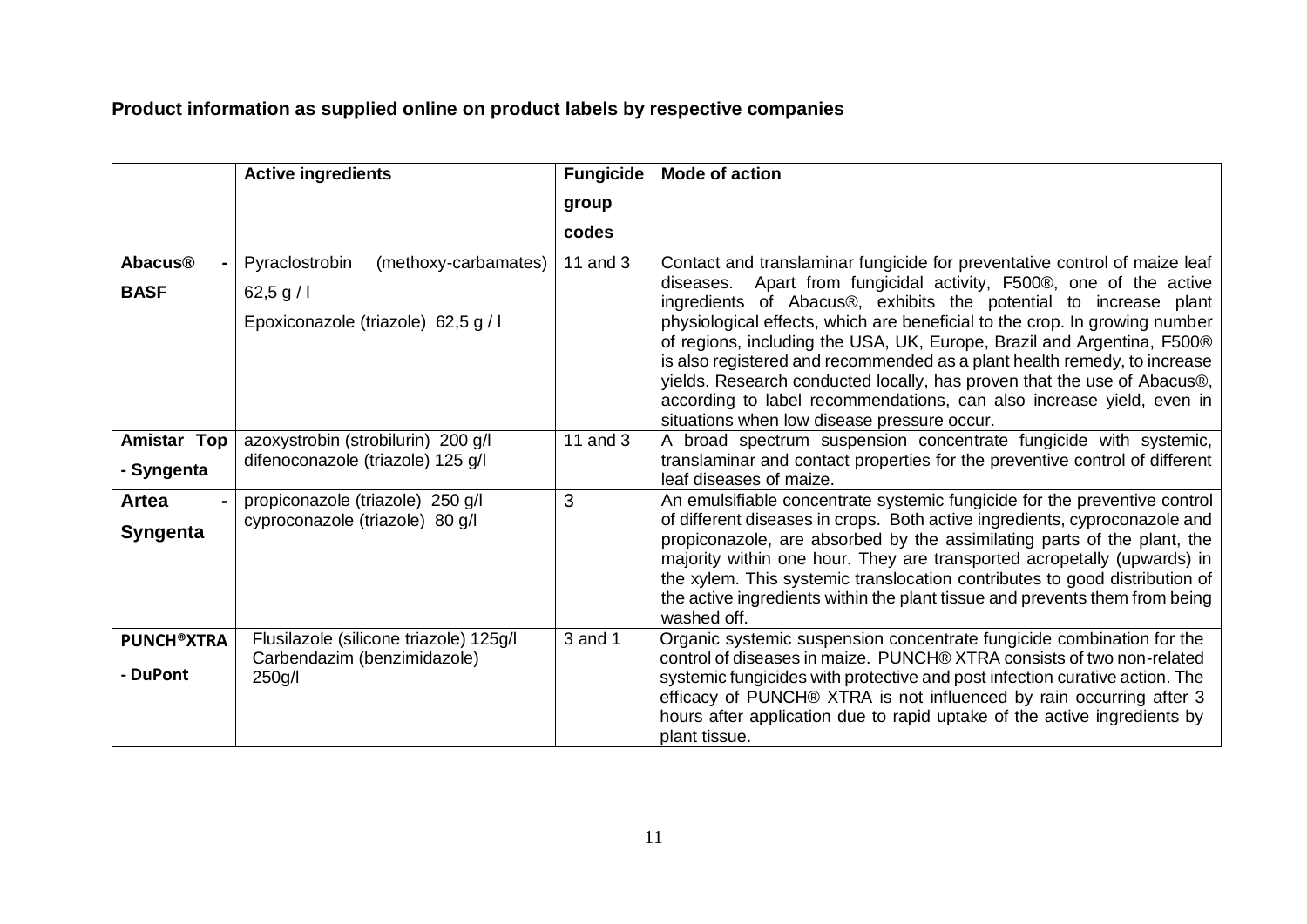#### **Silk channel inoculation of** *F. verticillioides* **(MRC826)**

A conidial suspension with a concentration of 1 x 10<sup>6</sup> conidia/ml of the *F. verticillioides* isolate was prepared according to Small *et al*. (2012). Primary ears were inoculated using a cattle inoculator fitted with an 18 G x 1.5-in (1.20-by38-mm) Terumo needle (sterile, nontoxic and non-pyrogenic). The conidial suspension (2 ml) was injected down the silk channel six days after silk emergence.

#### **Silk channel inoculation of** *F. boothii* **(M0100)**

The method of Beukes (2015) was used to grow mycelia for maize silk inoculations due to *F. boothii* possibly not producing sufficient macroconidia. The *F. boothii* isolate M0100 (Stellenbosch University) was inoculated in 100 ml potato dextrose broth and incubated at 25°C (rotated at 100 rpm) for one week. Mycelia was harvested through filtration and rinsed with sterile water and allowed to dry for 30 minutes. Mycelia (3 g) was weighed into 100 ml sterile water and pulverised to form a homogenous suspension. The viability of the inoculum was confirmed by plating 1 ml suspension onto potato dextrose agar after the completion of inoculations. Primary ears were inoculated using a cattle inoculator fitted with an 18 G x 1.5-in (1.20-by38-mm) Terumo needle (sterile, nontoxic and nonpyrogenic). The conidial suspension (2 ml) was injected down the silk channel six days after silk emergence.

#### **Quantification of stalk borer damage**

No *Busseola fusca* damage observed in the 2017 and 2018 seasons. In the 2018 season, the presence of *Spodoptera frugiperda* (Fall armyworm) in the field trial in Cedara was reported at the 6 leaf stage (identified by Dr. Annemie Erasmus, ARC-GC). Cultivar BG3492B showed more protection against FAW infections, with cultivar BG3292 showing damage on the leaves. The field trial was sprayed with Chlorypriphos 480 which controlled the FAW.

## **Quantification of leaf diseases**

Northern corn leaf blight (*Exserohilum turcicum*) was quantified at 20% in Cedara in the 2017 growing season and at 50% in 2018, even though prophylactic fungicide regimes were administered. It could have an effect on Fusarium ear rot infection and mycotoxin production which will be elucidated after statistical analyses.

#### **Quantification of** *F. verticillioides* **and** *F. boothii*

**DNA extraction:** Maize ears of the 2017 season were hand harvested at ≤ 12% moisture, and threshed per treatment. A 250-g sub-sample was taken from each threshed sample,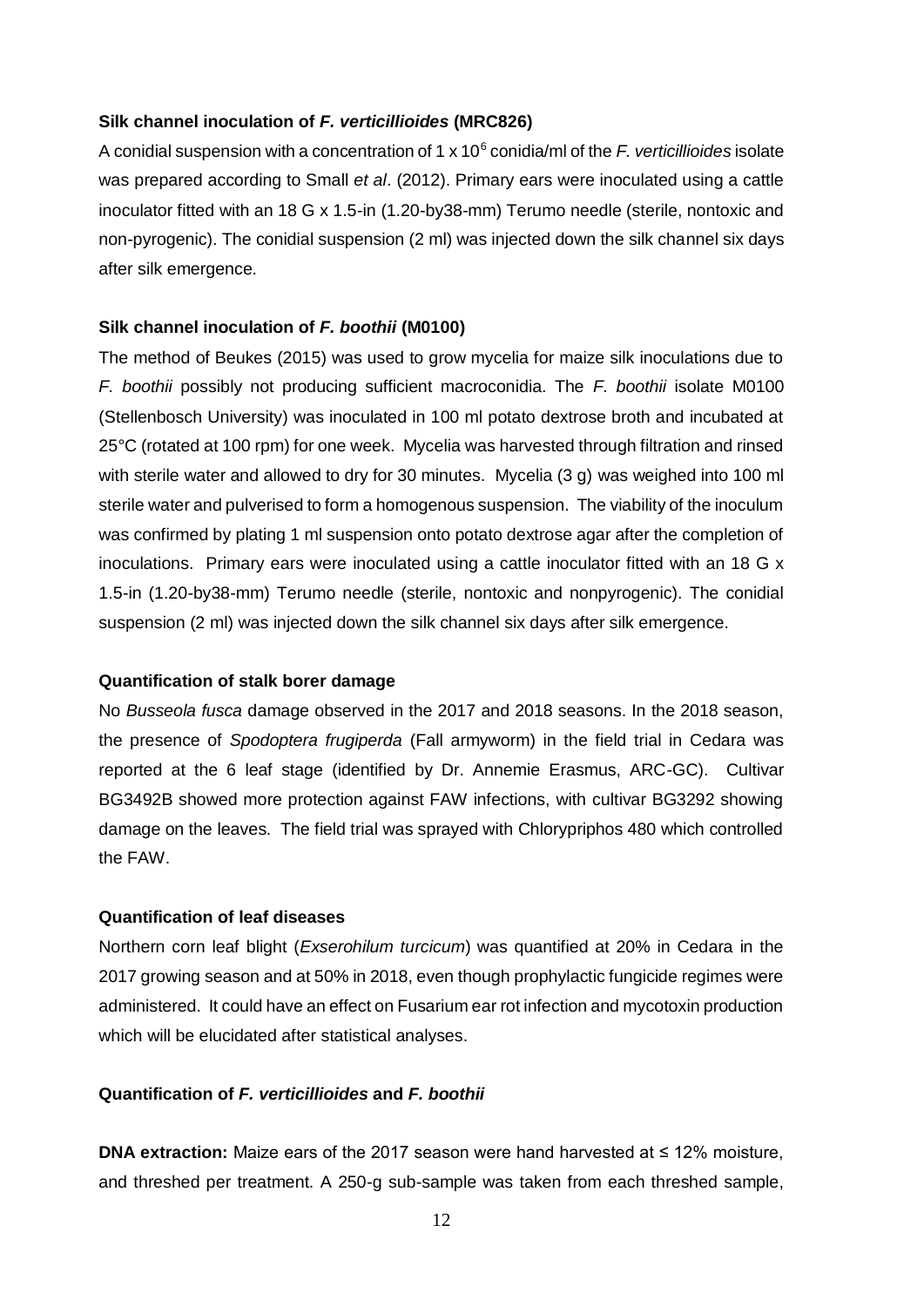milled and passed through a 1-mm mesh using a Cyclotech sample mill (Foss Tecator, Hoganas, Sweden). These samples were stored at -20°C for further analysis. DNA was extracted from 0.5-g milled flour using the DNeasy Plant Mini kit (Qiagen, Hilden, Germany) according to the manufacturer's guidelines. The purity and the concentration of the DNA was measured using a Nanodrop® (2000c) Spectrophotometer (Thermo Scientific, Waltham, USA) at 260 nm (OD260). The DNA was diluted to 10 000 pg/uL and stored at -20ºC in 100 µL aliquots.

A high fumonisin-producing *F. verticillioides* isolate (MRC826) and *F. boothii* isolate was used to generate standard curves. The respective fungi were plated out on potato dextrose agar (PDA) and DNA will be extracted from mycelia after 1 week using the CTAB method adapted from Winnepenninckx *et al*. (1993).

**Quantification of** *F. verticillioides* **and** *F. boothii* **target DNA:** A 10-fold dilution of *F. verticillioides* DNA was used to generate a standard curve for quantification (Waalwijk *et al*. 2008; Janse van Rensburg *et al*. 2015). *Fusarium verticillioides* target DNA was determined as described by Janse van Rensburg *et al*. (2015). For *F. boothii*, a 4-fold standard dilution was used to generate a standard curve for quantification (Nicolaisen *et al*. 2009). Primers in combination with SYBRGreen, as tested by Nicolaisen *et al*. (2009), was used. A 96- well reaction plate will be prepared consisting of a total volume of 25 µL of 12.5 µL of SYBRG green and 0.625 µL (250mM) of each primer, 9.25 µL of nuclease free water and 2 µL of DNA. Negative controls that contain no template DNA will be treated similar to the reaction samples. A CFX96TM Real-Time PCR detection system (Bio-Rad, Hercules, USA) with a 96 well reaction plate was used for all qPCR assays. Cycling conditions for *F. boothii* consisted of 5 minutes denaturation at 95ºC, 40 cycles at 95ºC for 10s and 65ºC for 10s, followed by a melt curve step of 95ºC, and a cooling step at 65ºC. After runs were completed, data were generated from the amplification curves.

#### **Mycotoxin quantification**

**Fumonisins:** Fumonisins were analysed using the HPLC-VICAM method (Janse van Rensburg *et al*., 2015). Fumonisin standards were obtained from CPUT. To generate a standard curve, standards were evaporated and reconstituted with a calibration standard solution ranging from 0.31 to 5 µg/kg. Fluorescence was performed at excitation and emission wavelengths of 335 nm and 440 nm respectively using a Waters 2475 multi λ fluorescence detector equipped with a Symmetry C18 (5 μm 3.9 x 150 mm) analytical column (Waters, Milford, USA). The LOD of the method used was 16  $\mu$ g/kg and R<sup>2</sup> values were ≥99%. Total fumonisins were determined as the sum of  $\mathsf{FB^1}\text{+FB^2}\text{+FB^3}.$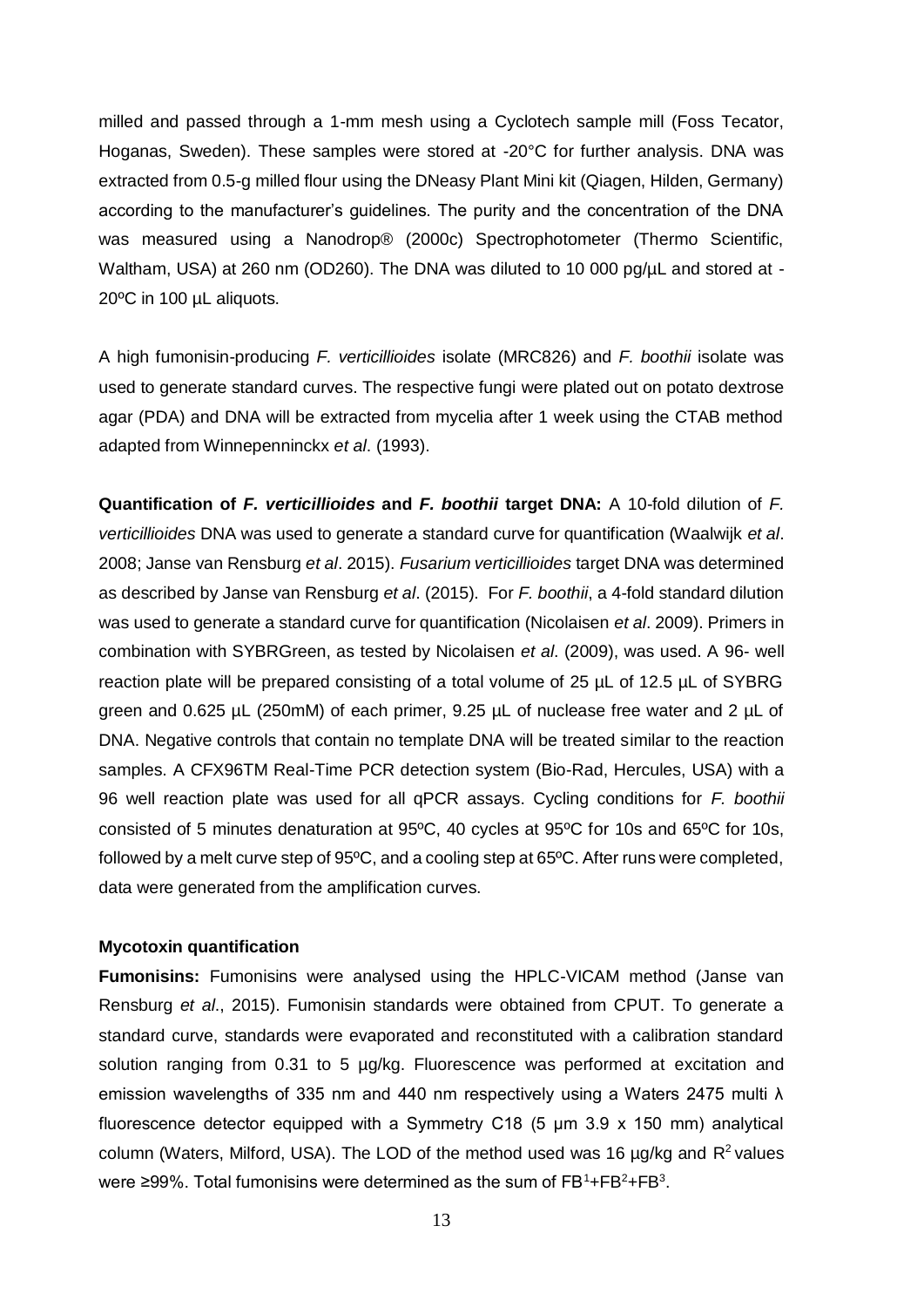**Zearalenone:** Zearalenone were analysed using the VICAM method adapted from Kruger *et al*. (1999). Milled sub samples (25 g) were mixed with sodium chloride (5 g) prior to extraction, and blended (Waring products division, Torrington, USA) in 100 mL of methanol: water (80:20 v/v) at high speed for two minutes. The extract was filtered through a 24-cm fluted filter paper, the filtrate (4 mL) was mixed with 96 mL HPLC grade water (18 M $\Omega$ .cm) and filtered again through a microfiber filter paper. The diluted extract (100 mL) was passed through the ZearaTest affinity column (VICAM) at a rate of approximately 3 drops per second and the column was washed with 25 mL HPLC grade water. Zearalenone were eluted with 0.75 mL methanol followed by 0.5 mL water. The eluate (50 µL) were injected into the HPLC system of which the mobile phase consisted of acetonitrile: methanol: water (30:30:40 v/v/v) set to a flow rate of 1 mL/min. Zearalenone standards were obtained from Sigma-Aldrich Missouri, USA). To generate a standard curve, standards were evaporated and reconstituted to 100-, 250-, 500-, 1250- and 2500 µg/kg. Fluorescence were performed at excitation and emission wavelengths of 274 nm and 440 nm respectively using a Waters 474 multi λ scanning fluorescence detector and analytical column, Symmetry C18 3.9 x 150 mm (Waters, Massachusetts, USA). The LOD of the method used was 1.9  $\mu$ g/kg and R<sup>2</sup> values were ≥99%.

**Deoxynivalenol:** Deoxynivalenol were extracted using the VICAM method (Anonymous 2012). Milled maize sub samples (50 g) were placed on a blender jar (Waring products division, Torrington, USA) with 200 mL of purified water. The sample was blended at high speed for three minutes. The blended extract was then filtered through a 24-cm fluted filter paper and the filtrate collected. The filtrate (10 mL) was mixed with 40 mL phosphatebuffered saline (PBS) (8.0 g NaCI, 1.2 g Na2HPO4, 0.2 g KH2PO4, 0.2 g KCI, made to 1L; pH 7.0) and filtered inside a funnel (11 cm). The filtered extract (5 mL) was passed through a deoxynivalenol WB affinity column (VICAM) at a rate of approximately 1 drop per 2 seconds. The deoxynivalenol WB affinity column was washed with 10 mL PBS followed by 10 mL purified water at a rate of about 1 drop/second. Deoxynivalenol was eluted by 0.5 mL HPLC grade methanol and 1.5 mL HPLC acetonitrile. Standards for deoxynivalenol were obtained from Sigma-Aldrich Missouri, USA). To generate a standard curve, standards were evaporated and reconstituted to 100-, 500-, 2500- and 5000 µg/kg. Fluorescence was performed at excitation and emission wavelengths of 274 nm and 440 nm respectively using a Waters 474 multi λ scanning fluorescence detector and analytical column, Symmetry C18 3.9 x 150 mm (Waters, Massachusetts, USA). The LOD of the method used was 30 µg/kg and  $R^2$  values were ≥99%.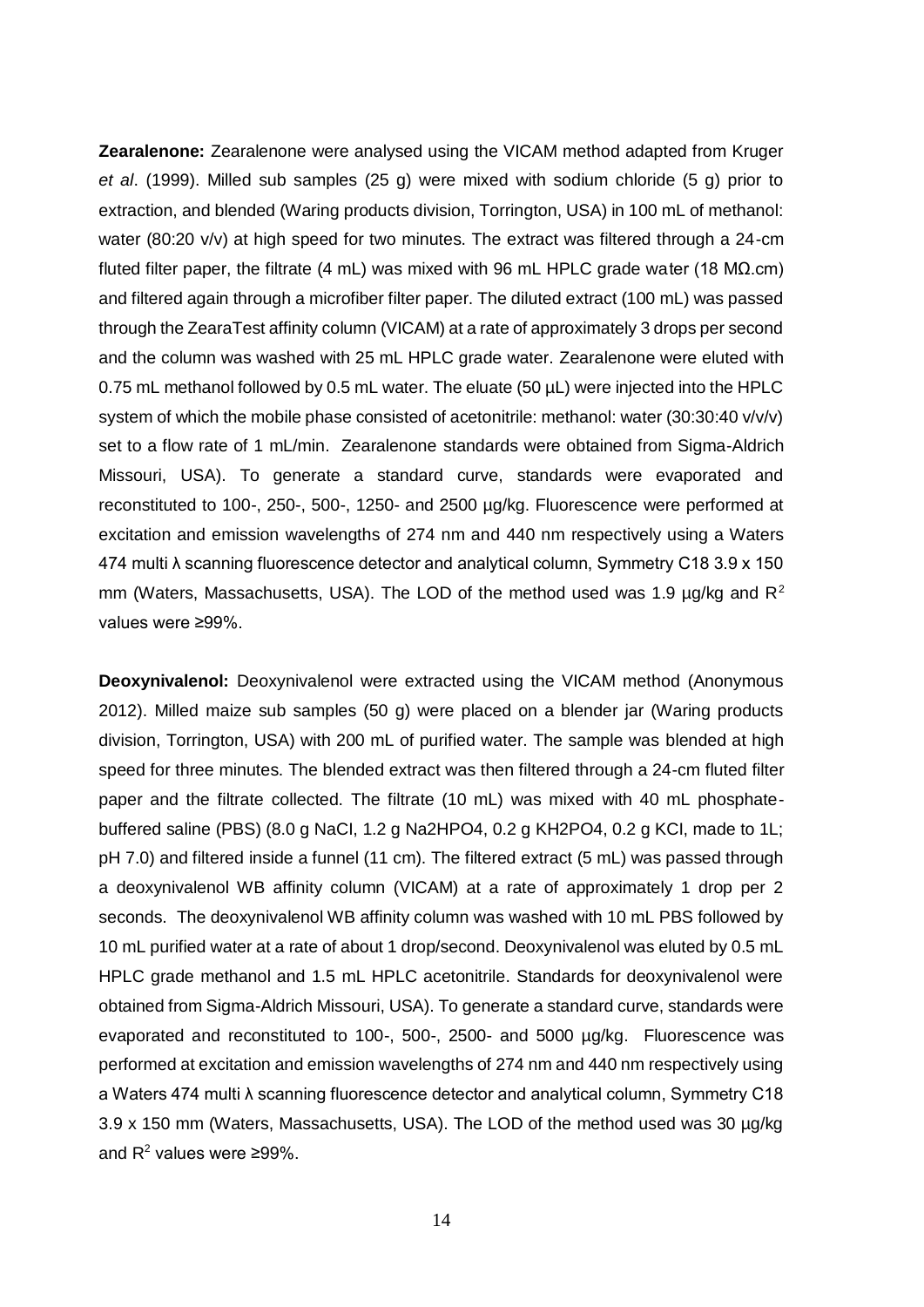## **Statistical analysis**

A split-split plot analysis was done on the data with the first main effect being days of spray applications and the second main effect spray combinations. The sub-plot effect was cultivar. The data was analysed in SAS 9.4 by Mrs. N. Cochrane from the ARC-Biometry.

Mean *F. verticillioides, F. boothii* target DNA as well as fumonisins, deoxynivalenol and zearalenone was mainly higher in the 2018/19 production season, compared to the 2017/18 production season (Table 2), therefore each experiment was analysed separately by location and year. Weather data (Table 3) shows an increase of 2 - 3 °C between Cedara, Potchefstroom and Vaalharts.

## **Table 2 Mean** *F. verticillioides, F. boothii* **target DNA, fumonisins, deoxynivalenol and zearalenone levels for the 2017/18 and 2018/19 production seasons.**

| target DNA and<br>Mean                | Cedara  |          | Potchefstroom |         | <b>Vaalharts</b> |          |
|---------------------------------------|---------|----------|---------------|---------|------------------|----------|
| mycotoxin levels at three             |         |          |               |         |                  |          |
| localities over 2 seasons.            |         |          |               |         |                  |          |
|                                       | 2017/18 | 2018/19  | 2017/18       | 2018/19 | 2017/18          | 2018/19  |
| F. verticillioides target             | 1120.63 | 1742.05  | 7.02          | 1682.61 | 322.76           | 953.43   |
| (P<.0001)<br><b>DNA</b>               |         |          |               |         |                  |          |
| expressed as pg $\mu$ g <sup>-1</sup> |         |          |               |         |                  |          |
| fumonisins<br><b>Total</b>            | 3284.00 | 3326.09  | 107.54        | 2716.46 | 2038.45          | 2126.74  |
| (FB1+FB2+FB3)                         |         |          |               |         |                  |          |
| (P<.0001) expressed as                |         |          |               |         |                  |          |
| µg/kg                                 |         |          |               |         |                  |          |
| F. boothii target<br><b>DNA</b>       | 28.37   | 507.13   | 20.20         | 3.94    | 117.24           | 202.21   |
| (P<.0001) expressed as                |         |          |               |         |                  |          |
| pg µg-1                               |         |          |               |         |                  |          |
| Deoxynivalenol                        | 300.00  | 1800.10  | 9.00          | 100.00  | 160.00           | 1570.00  |
| expressed as<br>µg/kg                 | (19.00) | (810.00) | (7.00)        | (20.00) | (90.00)          | (790.00) |
| (P<.0001)                             |         |          |               |         |                  |          |
| (DON log transformed)                 |         |          |               |         |                  |          |
| Zearalenone expressed                 | 136.77  | 234.07   | 19.55         | 109.34  | 25.49            | 252.71   |
| as µg/kg(P<.0001)                     |         |          |               |         |                  |          |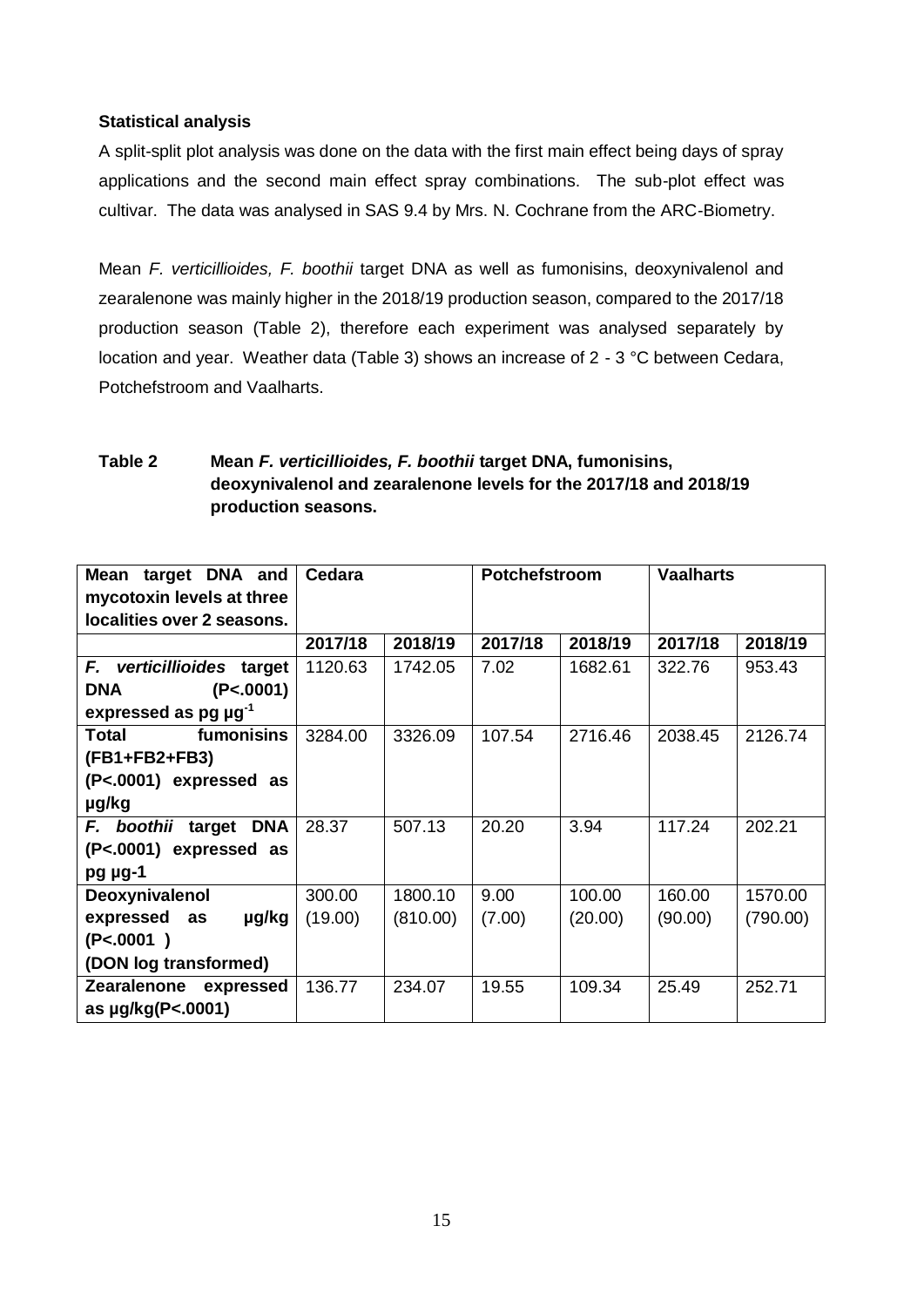|                     | Cedara        |                         | Average |                |            |            |                |
|---------------------|---------------|-------------------------|---------|----------------|------------|------------|----------------|
|                     | Year          | <b>Month</b>            | Tx      | Tn             | <b>RHx</b> | <b>RHn</b> | Rain           |
|                     | 2017/18       | 11                      | 24,13   | 10,54          | 89,26      | 36,27      | 4,52           |
|                     |               | 12                      | 23,54   | 12,46          | 92,6       | 52,39      | 3,17           |
|                     | 2018/19       | 1                       | 27,07   | 14,09          | 92,87      | 44,35      | 2,11           |
|                     |               | $\mathbf{2}$            | 26,47   | 15,18          | 93,5       | 49,71      | 8,13           |
|                     |               | 3                       | 25,67   | 13,56          | 93,92      | 48,23      | 5,02           |
|                     |               | 4                       | 24,25   | 12,39          | 94,5       | 46,71      | 2,16           |
|                     |               | 5                       | 21,54   | 7,06           | 92,88      | 38,77      | 1,23           |
| <b>Mean average</b> |               |                         | 24,66   | 12,18          | 92.79      | 45,20      | 3,76           |
|                     | 2018/19       | 11                      | 24,21   | 10,94          | 93,39      | 46,83      | 1,36           |
|                     |               | 12                      | 26,81   | 14,85          | 94,18      | 50,03      | 4,75           |
|                     | 2018/19       | 1                       | 25,71   | 14,56          | 94,83      | 53,29      | 1,85           |
|                     |               | $\overline{\mathbf{2}}$ | 26,03   | 14,52          | 94,46      | 50,36      | 4,4            |
|                     |               | 3                       | 25,9    | 14,63          | 94,69      | 51,54      | 1,98           |
|                     |               | 4                       | 22,95   | 11,86          | 95,08      | 53,26      | 3,7            |
|                     |               | 5                       | 23,73   | 8,4            | 94,08      | 35,36      | 0,78           |
| Mean average        |               | 25,05                   | 12,82   | 94,39          | 48,67      | 2,69       |                |
|                     | Potchefstroom |                         |         | <b>Average</b> |            |            |                |
|                     | Year          | <b>Month</b>            | Tx      | Tn             | <b>RHx</b> | <b>RHn</b> | Rain           |
|                     | 2017/18       | 11                      | 29,12   | 12,67          | 78,14      | 20,46      | 2,31           |
|                     |               | 12                      | 29,29   | 15,69          | 84,56      | 29,15      | 2,02           |
|                     | 2018/19       | 1                       | 31,04   | 16,09          | 76,81      | 23,64      | 1,52           |
|                     |               | $\overline{2}$          | 27,68   | 15,64          | 90,59      | 39,67      | 2,44           |
|                     |               | 3                       | 27,54   | 14,55          | 90         | 36,35      | 1,9            |
|                     |               | 4                       | 25,33   | 11,13          | 91,77      | 36,63      | 1,19           |
|                     |               | 5                       | 22,78   | 4,86           | 87,51      | 26,38      | 0,36           |
| Mean average        |               |                         | 27,54   | 12,95          | 85,63      | 30,33      | 1,68           |
|                     | 2018/19       | 11                      | 30,7    | 14,03          | 69,07      | 16,1       | 0,57           |
|                     |               | 12                      | 32,85   | 16,22          | 75,12      | 19,46      | 1,37           |
|                     | 2018/19       | 1                       | 31,47   | 16,74          | 83,13      | 27,14      | 2,29           |
|                     |               | $\mathbf{2}$            | 28,74   | 15,6           | 89,09      | 34,98      | 1,75           |
|                     |               | 3                       | 30,22   | 15,07          | 85,76      | 27,5       | 1,11           |
|                     |               | 4                       | 23,84   | 11,74          | 92,87      | 44,58      | 4,86           |
|                     |               | 5                       | 24,26   | 5,82           | 87,7       | 24,04      | $\overline{0}$ |
| <b>Mean average</b> |               |                         | 28,87   | 13,60          | 83,25      | 27,69      | 1,71           |
| <b>Vaalharts</b>    |               |                         |         | <b>Average</b> |            |            |                |
|                     | Year          | <b>Month</b>            | Tx      | <b>Tn</b>      | <b>RHx</b> | <b>RHn</b> | Rain           |
|                     | 2017/18       | 11                      | 31,81   | 12,12          | 67,33      | 13,74      | 0,09           |
|                     |               | 12                      | 33,31   | 15,49          | 82,98      | 18,39      | 1,25           |
|                     | 2018/19       | 1                       | 34,12   | 17,16          | 76,93      | 19,33      | 2,02           |
|                     |               | $\overline{2}$          | 31,32   | 16,98          | 95         | 33,1       | 2,98           |
|                     |               | 3                       | 29,51   | 14,41          | 93,85      | 33,69      | 4,75           |

## **Table 3 Weather data for the 2017/18 and 2018/19 production seasons at Cedara, Potchefstroom and Vaalharts, supplied by the ARC - ISCW.**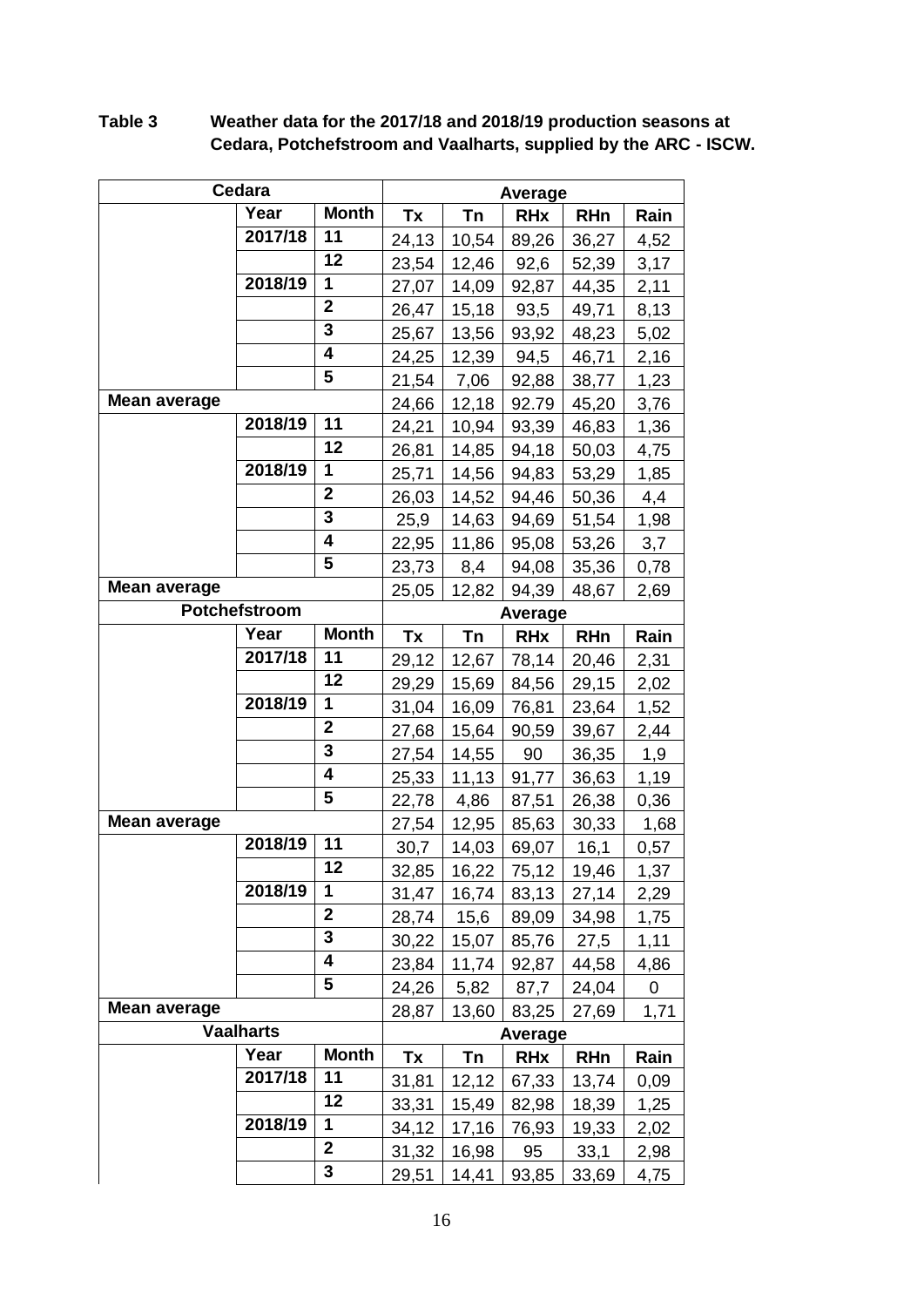|                     |         | 4            | 26,11 | 11,67 | 98,07 | 40,15 | 1,49 |
|---------------------|---------|--------------|-------|-------|-------|-------|------|
|                     |         | 5            | 24,15 | 3,71  | 95,4  | 26,34 | 0,27 |
| <b>Mean average</b> |         |              | 30,05 | 13,08 | 87,08 | 26,39 | 1,84 |
|                     | 2018/19 | 11           | 32,93 | 13,29 | 59,45 | 11,72 | 0,03 |
|                     |         | 12           | 35,61 | 16,11 | 64,13 | 12,91 | 0,62 |
|                     | 2018/19 | 1            | 35,96 | 17,32 | 68,41 | 15,17 | 1,22 |
|                     |         | $\mathbf{2}$ | 33,36 | 16,39 | 80,32 | 17,36 | 1,14 |
|                     |         | 3            | 32,87 | 15,97 | 85,95 | 24,49 | 1,08 |
|                     |         | 4            | 26,35 | 11,81 | 96,54 | 35,95 | 5,82 |
|                     |         | 5            | 26,12 | 6,98  | 89,7  | 24,91 | 0,19 |
| <b>Mean average</b> |         |              | 31,89 | 13,98 | 77,79 | 20,36 | 1,44 |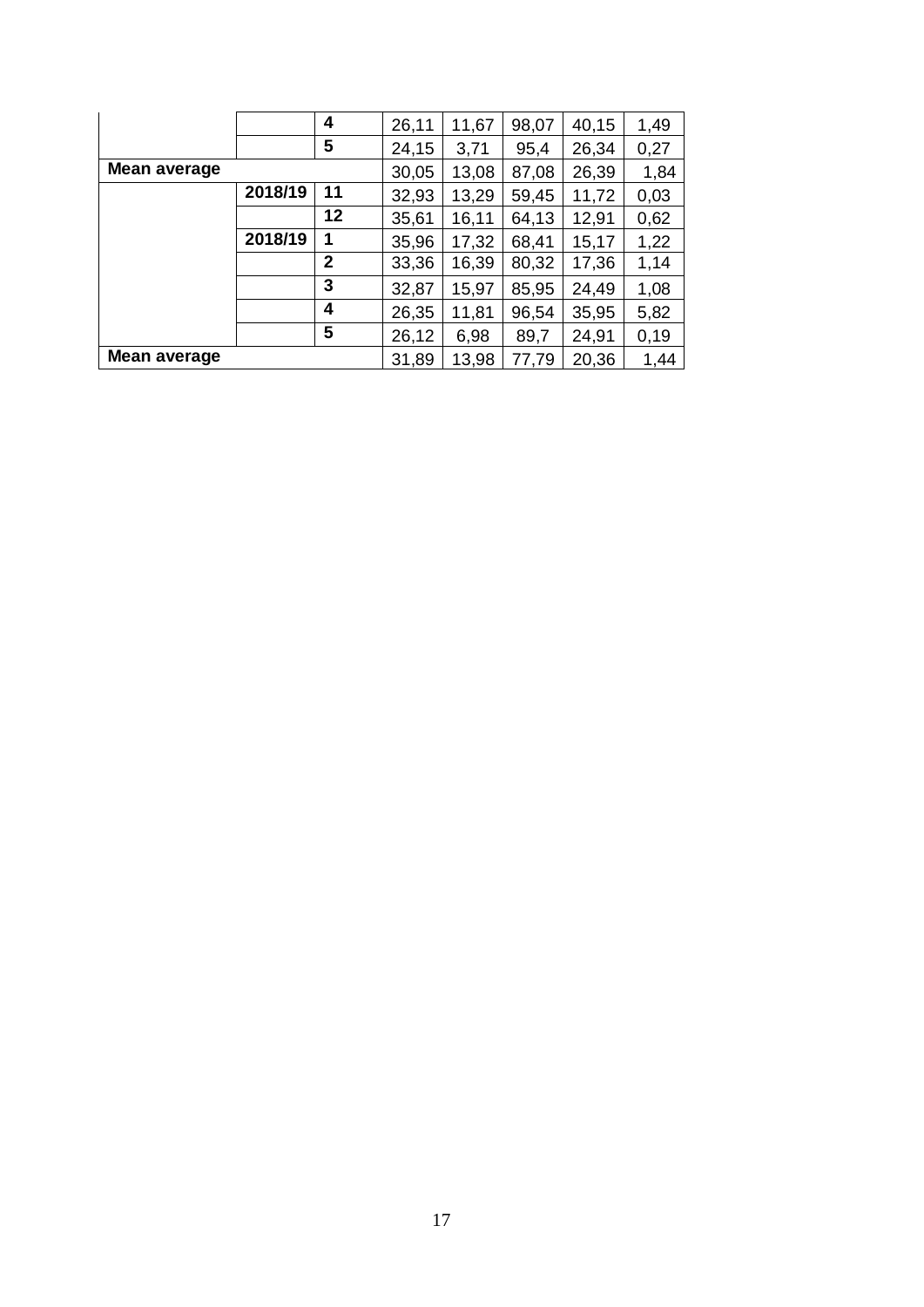## **RESULTS**

### **2017/18 season Cedara**

### *F. verticillioides*

Mean *F. verticillioides* infection of maize grain in Cedara was 1120.63 pg µg<sup>-1</sup>. Anova results showed that only cultivar as main factor had a highly significant effect (<.0001) on infection of grain with *F. verticillioides*. The mean fungal infection for cultivar BG3292 was significantly higher (2044.90 pg  $\mu$ g<sup>-1</sup>) when compared to its isoline BG3492B (196.30 pg  $\mu$ g 1 ).

### **Fumonisins**

Anova results showed that only cultivar as main factor, had a highly significant effect (<.0003) on the mean total fumonisin synthesis in grain. The mean total fumonisin in cultivar BG3292 was significantly higher (3992.50 µg/kg) when compared to its isoline BG3492B (2577.3 µg/kg).

## *F. boothii*

Mean *F. boothii* infection of maize grain in Cedara was 282.37 pg µg<sup>-1</sup>. Anova results showed that spray combination and cultivar (as main factors) had a significant influence on *F. boothii* fungal infection in Cedara (P=0.01 and P=0.03, respectively). The Abacus/PunchXTra (140.7 pg  $\mu$ g<sup>-1</sup>) and Abacus/Artea (185.3 pg  $\mu$ g<sup>-1</sup>) spray combinations had significantly less fungal infection when compared to the Amistar Top/Artea (451.00 pg  $\mu$ g<sup>-1</sup>) and Amistar Top/PunchXTra (352.4 pg µg<sup>-1</sup>) spray combinations. The mean fungal infection for cultivar BG3292 was significantly higher (365.94 pg µg<sup>-1</sup>) when compared to its isoline BG3492B  $(198.80 \text{ pg} \text{ µg}^{-1}).$ 

### **Deoxynivalenol (DON) and Zearalenone (ZEA)**

DON data was skew and was log transformed. The mean DON and ZEA levels were 30 and ug/kg and 136.77 ug/kg respectively. Application date of fungicide sprays as main effect had a significant effect ( $P=0.05$ ) on DON synthesis in maize grain (Table 4). Cultivar as main effect had an influence on ZEA synthesis in maize (P=0.07) with a mean concentration of 180.96 µg/kg and 92.58 µg/kg in cultivar BG3292 and BG3492B respectively.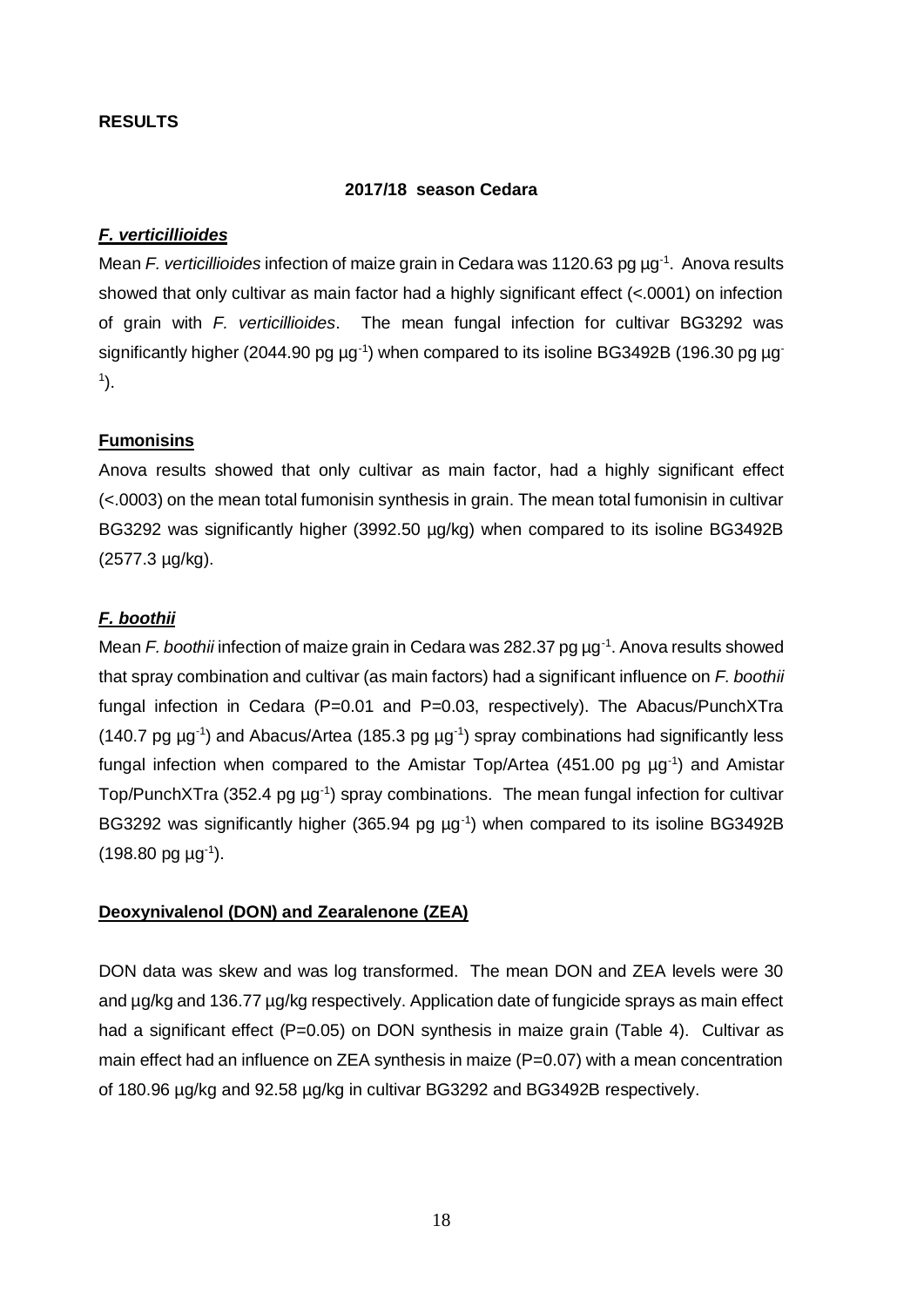**Table 4 The effect of fungicide spray application dates on DON synthesis in maize grain at Cedara for the 2017/18 season.**

| Days of application        | DON expressed as µg/kg | <b>DON Log transformed</b> |
|----------------------------|------------------------|----------------------------|
| First spray (expressed as  |                        |                            |
| leaf stage) / second spray |                        |                            |
| (days following the first  |                        |                            |
| spray)                     |                        |                            |
| 5/28                       | 270,00bc               | 190.00abc                  |
| 8/28                       | 590,00a                | 360,00a                    |
| 8/42                       | 80,00c                 | 70.00c                     |
| 10/28                      | 150.00bc               | 120,00bc                   |
| 10/56                      | 430.00ab               | 240,00ab                   |

## **2018/19 season Cedara**

## *F. verticillioides*

Mean *F. verticillioides* infection of maize grain in Cedara was 1742.05 pg µg<sup>-1</sup>. Anova results showed that none of the parameters had an effect on infection of grain with *F. verticillioides*.

## **Fumonisins**

Mean fumonisins quantified in maize grain was 3326.08 µg/kg. Anova results showed that none of the parameters had an effect on infection of grain with fumonisins.

## *F. boothii*

Mean *F. boothii* infection of maize grain in Cedara was 507.12 pg µg<sup>-1</sup>. Anova results showed that application date of fungicide sprays as main effect had a significant effect (P=0.02) on *F. boothii* infection of maize grain (Table 5). *F. boothii* infections of maize grain was higher in cultivar BG3492B (627.9 pg  $\mu$ g<sup>-1</sup>) than in cultivar BG3292 (388.30 pg  $\mu$ g<sup>-1</sup>) with a P-value of  $0.07$ 

## **Deoxynivalenol (DON) and Zearalenone (ZEA)**

Anova results showed that none of the parameters had an effect on infection of grain with DON. Cultivar as main effect had a significant influence on ZEA synthesis in maize (P=0.01)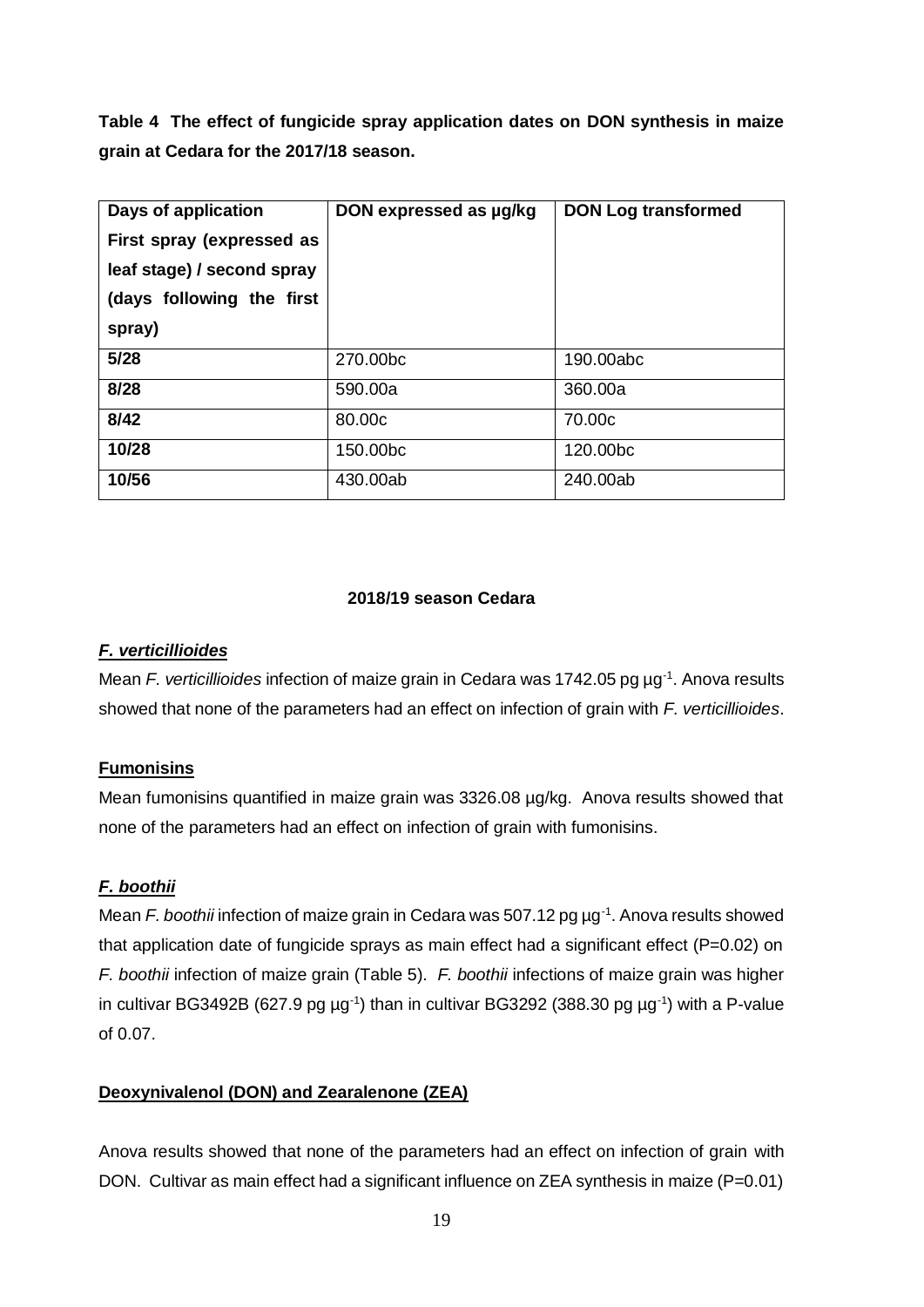with a mean concentration of 284.00 µg/kg and 184.15 µg/kg in cultivar BG3292 and BG3492B, respectively. Date of fungicide sprays as main effect had an influence on ZEA synthesis in maize with a P-value of 0.09 (Table 6).

## **Table 5 The effect of fungicide spray application dates on** *F. boothii* **infection of maize grain at Cedara for the 2018/19 season.**

| Days of application                                  | F. boothii expressed |
|------------------------------------------------------|----------------------|
| First spray (expressed as leaf stage) / second spray | as $pg \mu g^{-1}$   |
| (days following the first spray)                     |                      |
| 5/28                                                 | 653.20ab             |
| 8/28                                                 | 860.50a              |
| 8/42                                                 | 455.60bc             |
| 10/28                                                | 347.80bc             |
| 10/56                                                | 211.80c              |

**Table 6 The effect of fungicide spray application dates on ZEA production in maize grain at Cedara for the 2018/19 season.**

| Days of application                                  | <b>ZEA</b><br>expressed<br>as |
|------------------------------------------------------|-------------------------------|
| First spray (expressed as leaf stage) / second spray | µg/kg                         |
| (days following the first spray)                     |                               |
| 5/28                                                 | 285.68a                       |
| 8/28                                                 | 292.74a                       |
| 8/42                                                 | 246.51ab                      |
| 10/28                                                | 186.18b                       |
| 10/56                                                | 159.25b                       |

## **2017/18 season Potchefstroom**

## *F. verticillioides*

Mean *F. verticillioides* infection of maize grain in Potchefstroom was 7.02 pg µg<sup>-1</sup>.

Anova results showed that cultivar (P<.0001) as main factor had a significant effect on *F. verticillioides* fungal infection of maize grain in Potchefstroom. Cultivar BG3292 yielded significantly higher mean *F. verticillioides* infections (11.39 pg µg-1 ) compared to its isoline, cultivar BG3492B (2.72 pg  $\mu$ g<sup>-1</sup>).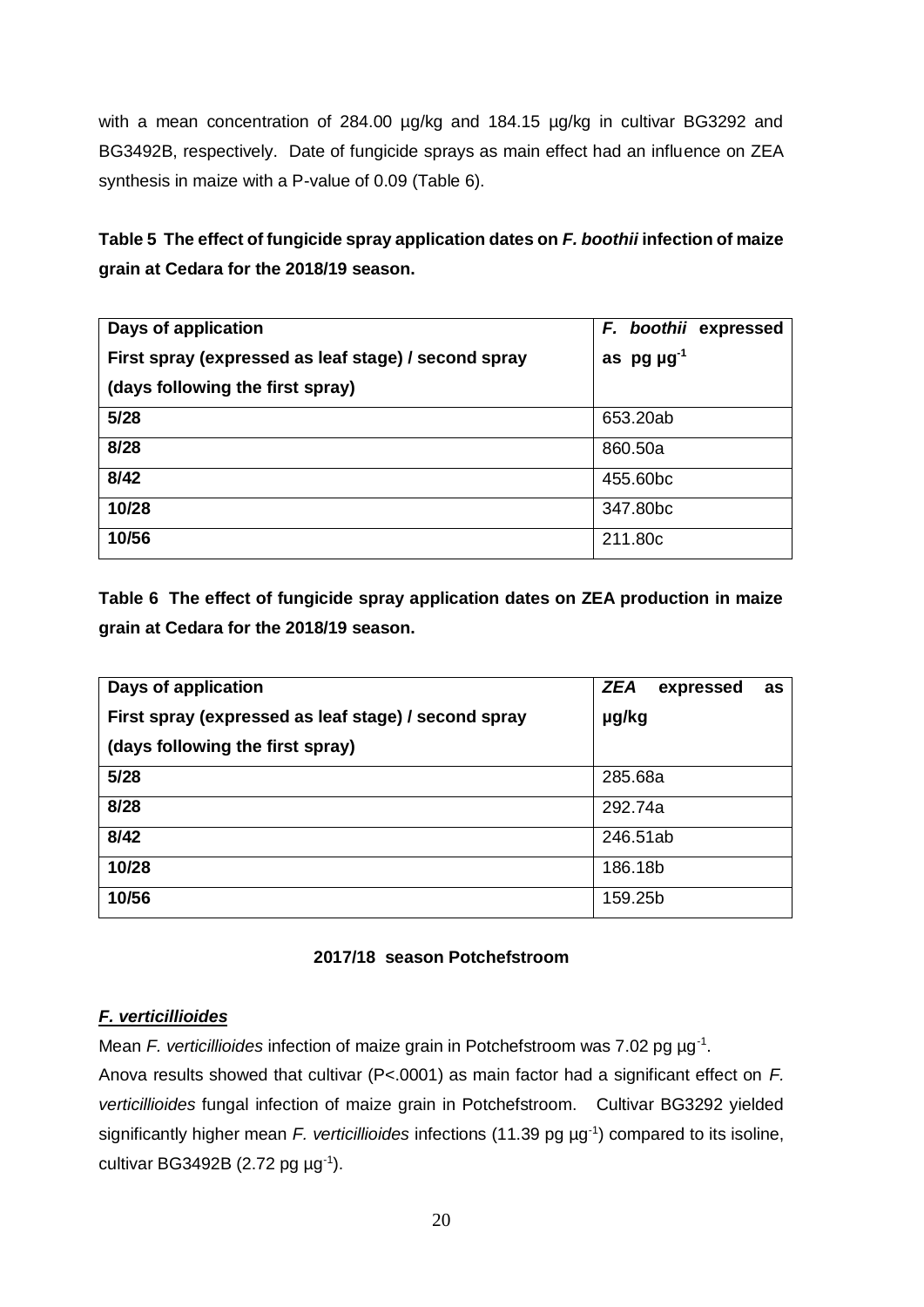#### **Fumonisins**

Mean fumonisin levels at Potchefstroom was 107.54 µg/kg. Only cultivar as main factor influenced total fumonisins  $(FB^1 + FB^2 + FB^3)$ , with BG3292 having a mean fumonisin level of 138.31 µg/kg and BG3492B having a mean fumonisin level of 75.71 µg/kg (P=0.005).

#### *F. boothii*

Mean *F. boothii* infection of maize grain in Potchefstroom is 42.15 pg µg<sup>-1</sup>. Cultivar (P=0.002) as main variable had a significant effect on *F. boothii* fungal infection with mean quantifications of 53.31 pg  $\mu$ g<sup>-1</sup> in cultivar BG3292 and 31.28 pg  $\mu$ g<sup>-1</sup> in cultivar BG3492B, respectively.

#### **Deoxynivalenol (DON) and Zearalenone (ZEA)**

Mean DON and ZEA levels at Potchefstroom were 80.00 µg/kg and 19.55 µg/kg respectively. Anova results showed that none of the parameters had an effect on infection of grain with DON or ZEA.

#### **2018/19 season Potchefstroom**

### *F. verticillioides*

Mean *F. verticillioides* infection of maize grain in Potchefstroom was 1682.60 pg µg<sup>1</sup>. Anova results showed that application date of fungicide sprays as main effect had a significant effect (P=0.04) on *F. verticillioides* infection of maize grain (Table 7).

Anova results showed that cultivar (P=0.09) as main factor had an effect on *F. verticillioides* fungal infection of maize grain in Potchefstroom. Cultivar BG3292 yielded lower mean *F.*  verticillioides infections (1484.10 pg µg<sup>-1</sup>) compared to its isoline, cultivar BG3492B (1877.80 pg  $\mu$ g<sup>-1</sup>).

#### **Fumonisins**

Mean fumonisin levels at Potchefstroom was 2716.46 µg/kg. Only cultivar as main factor influenced total fumonisins ( $FB^1+FB^2+FB^3$ ), with BG3292 having a lower mean ( $P<.0001$ ) fumonisin level of 1838.90 µg/kg compared to BG3492B (3594.00 µg/kg).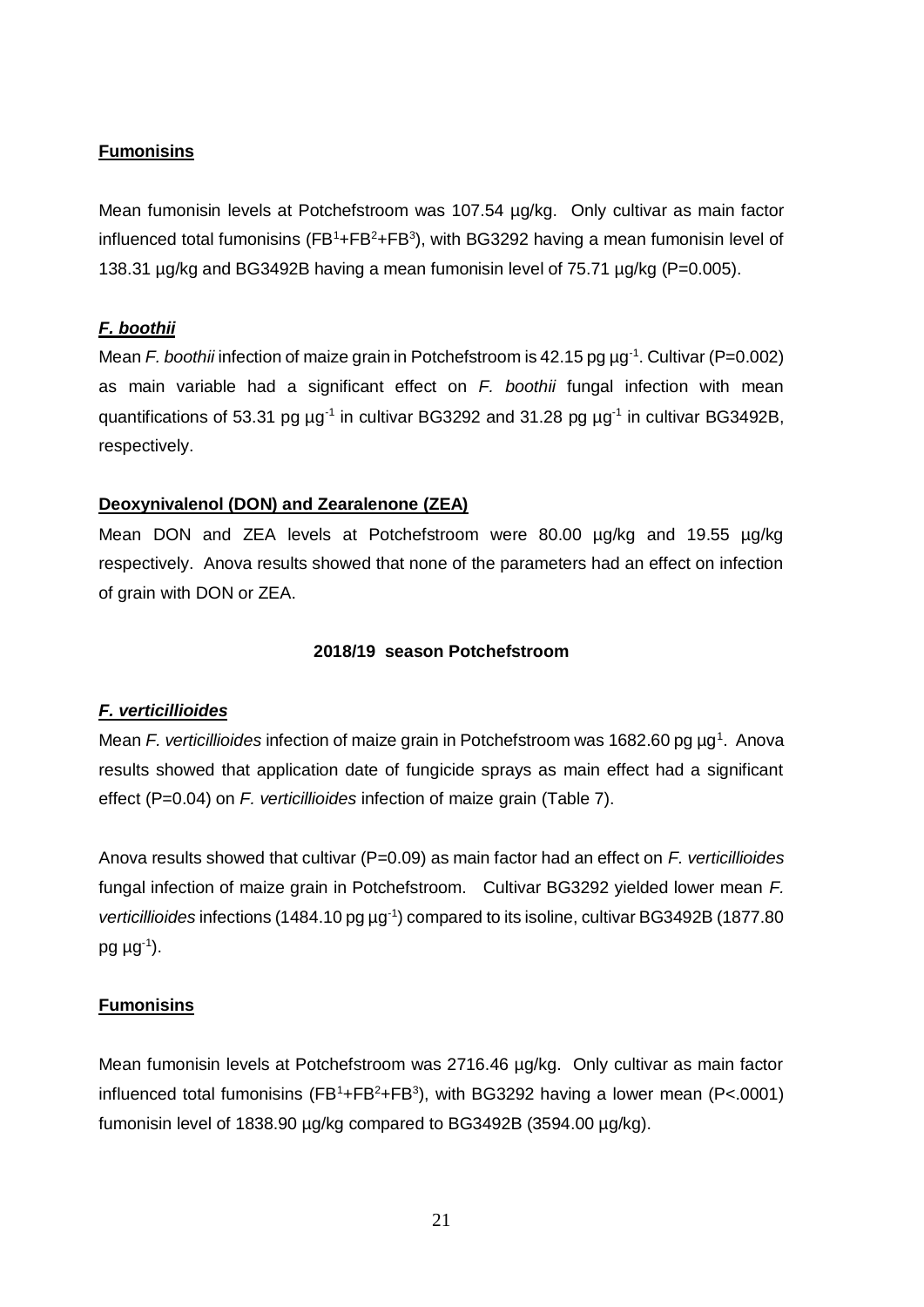## *F. boothii*

Mean *F. boothii* infection of maize grain in Potchefstroom is 3.94 pg µg<sup>-1</sup>. Cultivar (P=0.08) as main variable had an effect on *F. boothii* fungal infection with mean quantifications of 3.50 pg  $\mu$ g<sup>-1</sup> in cultivar BG3292 and 4.38 pg  $\mu$ g<sup>-1</sup> in cultivar BG3492B, respectively.

### **Deoxynivalenol (DON) and Zearalenone (ZEA)**

Mean DON and ZEA levels at Potchefstroom were 50.00 µg/kg and 109.34 µg/kg respectively. Anova results showed no significant effects regarding the tested parameters on DON production in maize grain at Potchefstroom. Cultivar (P=0.01) as main variable had an effect on ZEA production in maize grain infection with mean quantifications of 170.06 µg/kg in cultivar BG3292 and 48.62 µg/kg in cultivar BG3492B, respectively.

## **Table 7 The effect of fungicide spray application dates on** *F. verticillioides* **infection of maize grain at Potchefstroom for the 2018/19 season.**

| Days of application                                  | F.<br>verticillioides                 |
|------------------------------------------------------|---------------------------------------|
| First spray (expressed as leaf stage) / second spray | expressed as pg $\mu$ g <sup>-1</sup> |
| (days following the first spray)                     |                                       |
| 5/28                                                 | 1811.5ab                              |
| 8/28                                                 | 2345.6a                               |
| 8/42                                                 | 1452.2b                               |
| 10/28                                                | 1329.2b                               |
| 10/56                                                | 1464.9b                               |

### **2017/18 season Vaalharts**

### *F. verticillioides*

Mean *F. verticillioides* infection of maize grain in Vaalharts was 175.49 pg µg<sup>-1</sup>. Anova results showed that cultivar (P<.0001) as main factor had a significant effect on *F. verticillioides* fungal infection of maize grain in Vaalharts. Cultivar BG3292 yielded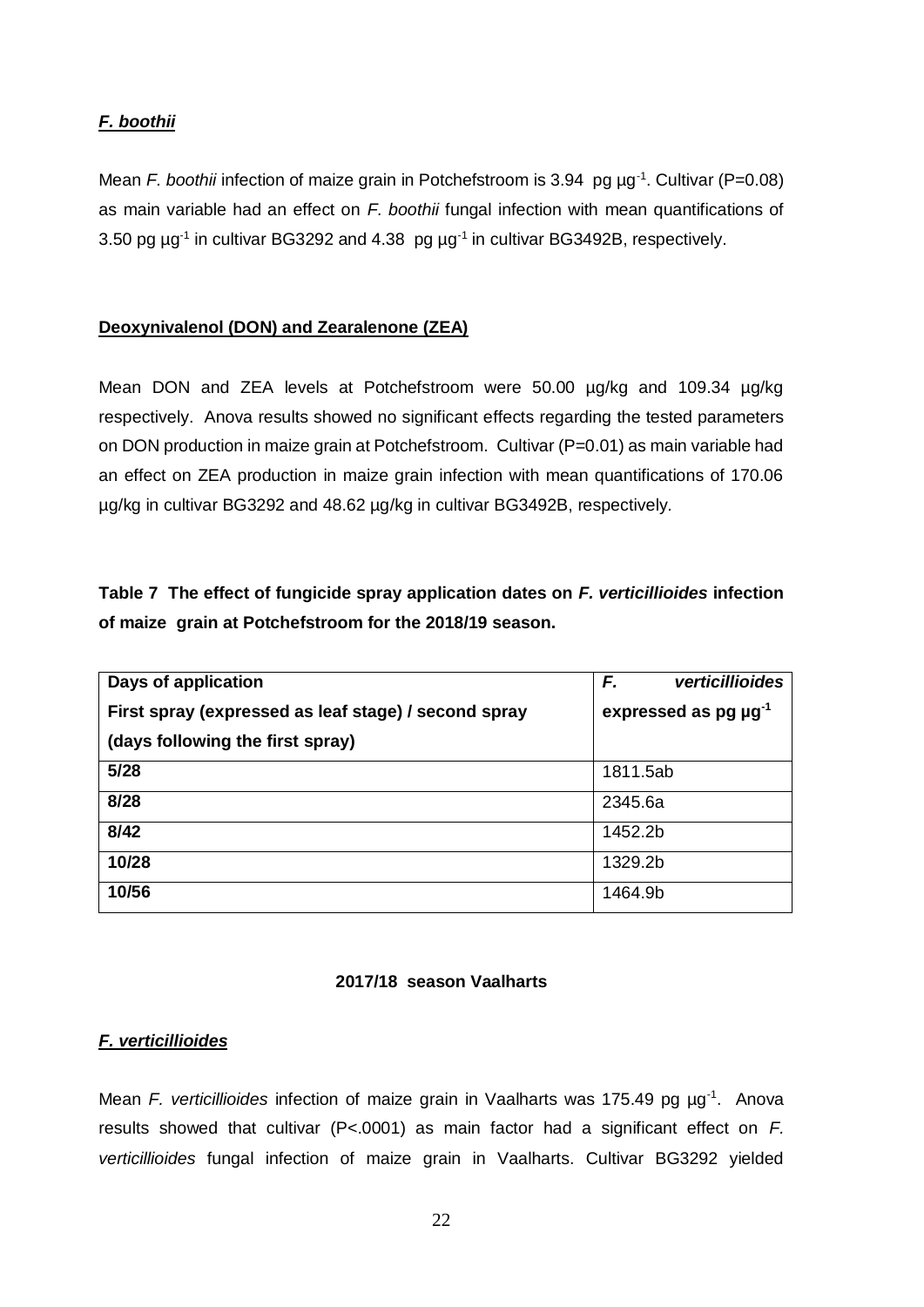significantly higher mean *F. verticillioides* infections (273.75 pg µg-1 ) compared to its isoline, cultivar BG3492B (78.06 pg µg-<sup>1</sup>).

#### *Fumonisins*

Mean fumonisin levels were 2038.45 µg/kg and cultivar as main variable had a highly significant effect on fumonisin levels in maize grain (P<.00001). Fumonisins were quantified at 3074.9 µg/kg in cultivar BG3292 and 1002.0 µg/kg in cultivar BG3492B respectively.

#### *F. boothii*

Mean target DNA levels of *F. boothii* were 117.24 pg µg<sup>-1</sup> in Vaalharts. Cultivar (P=0.001) as main variable had a significant effect on *F. boothii* fungal infections. Mean quantifications of F. boothii target DNA was 61.98 pg µg<sup>-1</sup> in cultivar BG3292 and 172.50 pg µg<sup>-1</sup> in BG3492B, respectively. A trend could be observed where fungicide spray combination had an effect on *F. boothii* fungal infections (P=0.08) of maize grain. The Abacus / Artea combination had higher mean *F. boothii* infections (189.58 pg µg-1) compared to the Amistar Top / Artea (94.55 pg µg-1), Amistar Top / PunchXtra (97.20 pg µg-1) and Abacus / PunchXtra (87.64 µg-1) spray combinations.

#### **Deoxynivalenol (DON) and Zearalenone (ZEA)**

The mean DON and ZEA levels were 160.00 ug/kg and 25.49 ug/kg respectively. Anova results showed that application date of fungicide sprays as main effect had a significant effect (P=0.05) on DON production in maize grain (Table 8). Application date of fungicide sprays x cultivar had a significant (P=0.01) effect on ZEA production in maize grain (Table 9).

#### **2018/19 season Vaalharts**

#### *F. verticillioides*

Mean *F. verticillioides* infection of maize grain in Vaalharts was 953.43 pg µg-1. Anova results showed that cultivar (P=.0003) as main factor had a significant effect on *F. verticillioides* fungal infection of maize grain in Vaalharts. Cultivar BG3292 yielded significantly higher mean *F. verticillioides* infections (1220.60 pg µg<sup>-1</sup>) compared to its isoline, cultivar BG3492B (686.30 pg  $\mu$ g<sup>-1</sup>).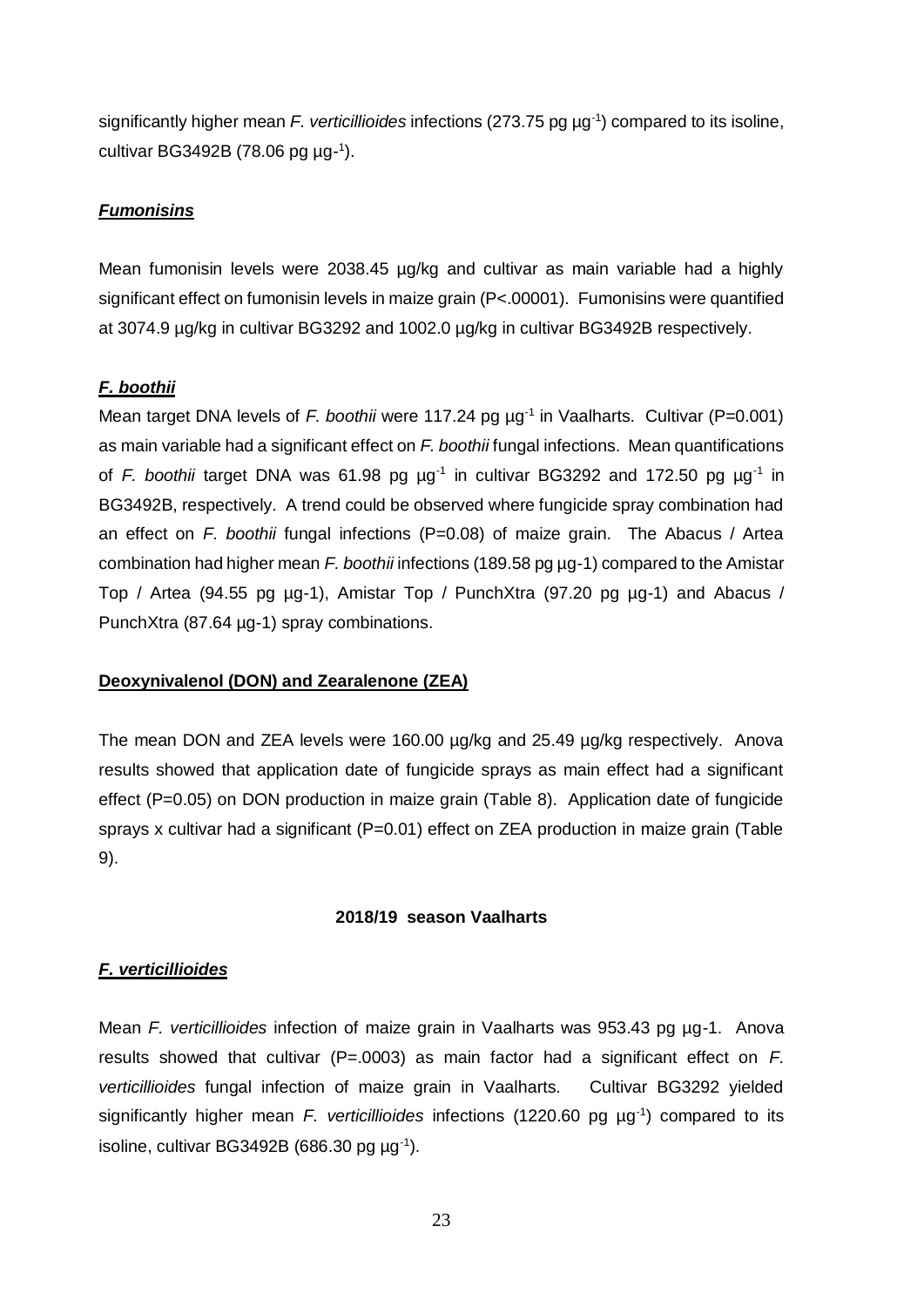## *Fumonisins*

Mean fumonisin levels were 2126.73 µg/kg and cultivar had no effect on fumonisin levels in maize grain. Application date of fungicide sprays x fungicide spray combination had an effect on mean total fumonisin infection of maize grain (Table 10).

## *F. boothii*

Mean target DNA levels of *F. boothii* were 202.21 pg µg<sup>-1</sup> in Vaalharts. Cultivar (P=0.008) as main variable had a significant effect on *F. boothii* fungal infections. Mean quantifications of *F. boothii* target DNA was significantly higher in cultivar BG3292 (292.64 pg µg-1 ) compared to cultivar BG3492B111.78 pg µg<sup>-1</sup>.

## **Deoxynivalenol (DON) and Zearalenone (ZEA)**

The mean DON and ZEA levels were 1570.00 µg/kg and 252.71µg/kg respectively. Application date of fungicide sprays x fungicide spray combination had a significant effect on mean DON levels in maize grain (Table 10). Cultivar (P=0.01) as main variable had a significant effect on DON production in maize grain with mean quantifications of 910.00 µg/kg in cultivar BG3292 and 660 µg/kg in cultivar BG3492B, respectively. Cultivar (P=0.02) as main variable had a significant effect on ZEA production in maize grain with mean quantifications of 212.25 µg/kg in cultivar BG3292 and 293.17 µg/kg in cultivar BG3492B, respectively.

## **Table 8 The effect of fungicide spray application dates on DON production in maize grain at Vaalharts for the 2017/18 season.**

| Days of application                     | DON expressed as | <b>DON</b><br>log |
|-----------------------------------------|------------------|-------------------|
| First spray (expressed as leaf stage) / | µg/kg            | transformed       |
| second spray                            |                  |                   |
| (days following the first spray)        |                  |                   |
| 5/28                                    | 130.00b          | 90.00b            |
| 8/28                                    | 460.00a          | 220,00a           |
| 8/42                                    | 100.00b          | 70.00b            |
| 10/28                                   | 50.00b           | 40.00b            |
| 10/56                                   | 40.00b           | 40.00b            |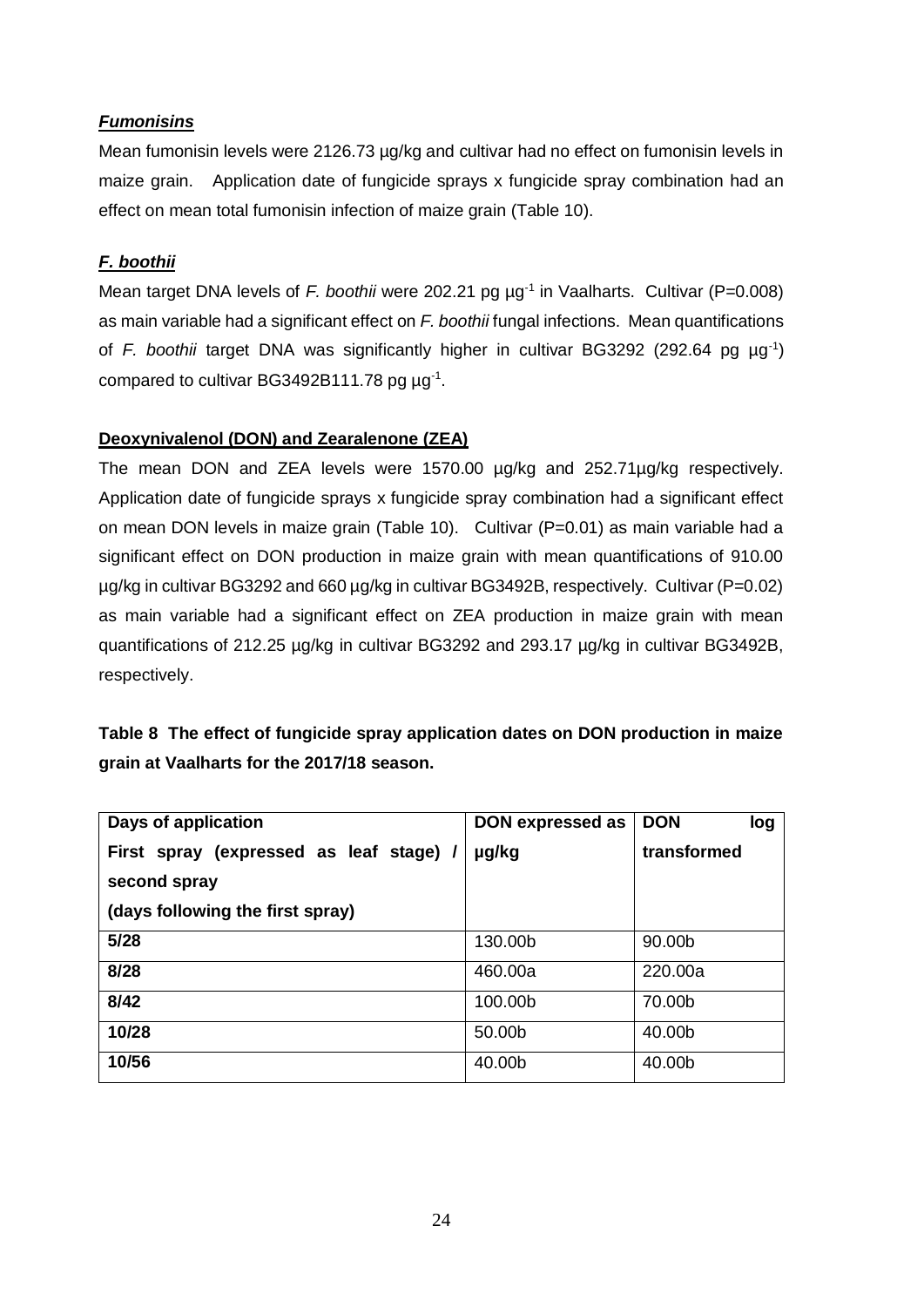**Table 9 The effect of application date of fungicide sprays x cultivar on ZEA production in maize grain at Vaalharts in the 2017/18 season.**

| <b>Cultivar</b> | Days of application        | ZEA expressed as µg/kg |
|-----------------|----------------------------|------------------------|
|                 | First spray (expressed as  |                        |
|                 | leaf stage) / second spray |                        |
|                 | (days following the first  |                        |
|                 | spray)                     |                        |
| <b>BG3292</b>   | 5/28                       | 30.97ab                |
| <b>BG3292</b>   | 8/28                       | 32.85a                 |
| <b>BG3292</b>   | 8/42                       | 22.67abcd              |
| <b>BG3292</b>   | 10/28                      | 17.38cd                |
| <b>BG3292</b>   | 10/56                      | 13.17d                 |
| <b>BG3492B</b>  | 5/28                       | 27.91abc               |
| <b>BG3492B</b>  | 8/28                       | 21.30bcd               |
| <b>BG3492B</b>  | 8/42                       | 27.52abc               |
| <b>BG3492B</b>  | 10/28                      | 30.77ab                |
| <b>BG3492B</b>  | 10/56                      | 30.38ab                |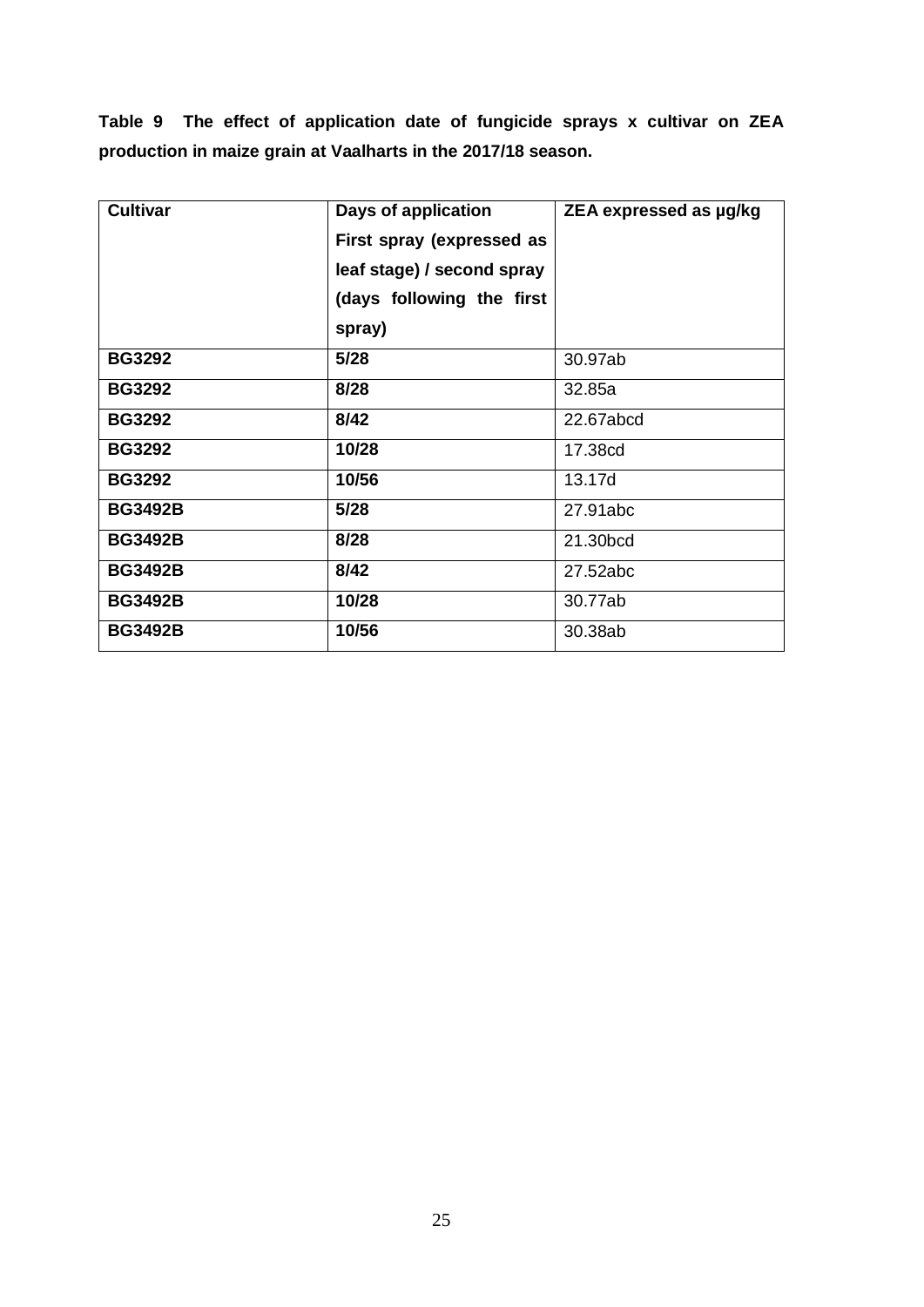**Table 10 The effect of application date of fungicide sprays x fungicide spray combination on mean total fumonisin and DON infection of maize grain in Vaalharts in the 2018/19 season.**

| First spray (expressed<br>as leaf stage) / second<br>Days of application<br>spray | Fungicide spray<br>combinations | Fumonisins expressed<br>paylon<br>as | <b>NOQ</b><br><b>Halka</b><br>DON expressed as<br>expressed as | DON log transformed |
|-----------------------------------------------------------------------------------|---------------------------------|--------------------------------------|----------------------------------------------------------------|---------------------|
| $5/28$                                                                            | <b>Amistar Top / Artea</b>      | 2719.20b-d                           | 2380.00a                                                       | 1110.00a            |
| 5/28                                                                              | <b>Amistar</b>                  | 1885.80b-g                           | 710.00de                                                       | 480.00c             |
|                                                                                   | <b>Top/PunchXtra</b>            |                                      |                                                                |                     |
| 5/28                                                                              | <b>Abacus/PunchXtra</b>         | 1862.70b-g                           | 1090.00a-e                                                     | 840.00abc           |
| 5/28                                                                              | <b>Abacus/Artea</b>             | 2677.9b-d                            | 1120.00b-e                                                     | 570.00bc            |
| 8/28                                                                              | <b>Amistar Top / Artea</b>      | 3104.60b                             | 1690.00a-e                                                     | 840.00abc           |
| 8/28                                                                              | <b>Amistar</b>                  | 2145.00b-g                           | 2520.00a                                                       | 1180.00a            |
|                                                                                   | <b>Top/PunchXtra</b>            |                                      |                                                                |                     |
| 8/28                                                                              | <b>Abacus/PunchXtra</b>         | 2351.00b-f                           | 1070.00b-e                                                     | 2570.00bc           |
| 8/28                                                                              | <b>Abacus/Artea</b>             | 1585.60d-g                           | 1950.00abc                                                     | 990.00ab            |
| 8/42                                                                              | Amistar Top / Artea             | 1762.70b-g                           | 2540.00a                                                       | 1210.00a            |
| 8/42                                                                              | Amistar                         | 2997.40bc                            | 170.004a-e                                                     | 890.00abc           |
|                                                                                   | <b>Top/PunchXtra</b>            |                                      |                                                                |                     |
| 8/42                                                                              | <b>Abacus/PunchXtra</b>         | 900.40g                              | 1090.00b-e                                                     | 510.00bc            |
| 8/42                                                                              | <b>Abacus/Artea</b>             | 2573.10b-e                           | 2010.00ab                                                      | 970.00ab            |
| 10/28                                                                             | <b>Amistar Top / Artea</b>      | 4553.10a                             | 740.00cde                                                      | 510.00bc            |
| 10/28                                                                             | <b>Amistar</b>                  | 2347.80b-f                           | 2410.00a                                                       | 1070.00a            |
|                                                                                   | <b>Top/PunchXtra</b>            |                                      |                                                                |                     |
| 10/28                                                                             | Abacus/Punch                    | 1722.90b-g                           | 1010.00b-e                                                     | 470.00c             |
| 10/28                                                                             | <b>Abacus/Artea</b>             | 1719.70b-g                           | 590.00e                                                        | 420.00c             |
| 10/56                                                                             | <b>Amistar Top / Artea</b>      | 1092.00fg                            | 910.00b-e                                                      | 480.00c             |
| 10/56                                                                             | <b>Amistar</b>                  | 1705.40c-g                           | 1530.00a-e                                                     | 830.00abc           |
|                                                                                   | <b>Top/PunchXtra</b>            |                                      |                                                                |                     |
| 10/56                                                                             | <b>Abacus/PunchXtra</b>         | 1572.8d-g                            | 2050.00ab                                                      | 970.00ab            |
| 10/56                                                                             | <b>Abacus/Artea</b>             | 1264.30e-g                           | 1920.00a-d                                                     | 850.00abc           |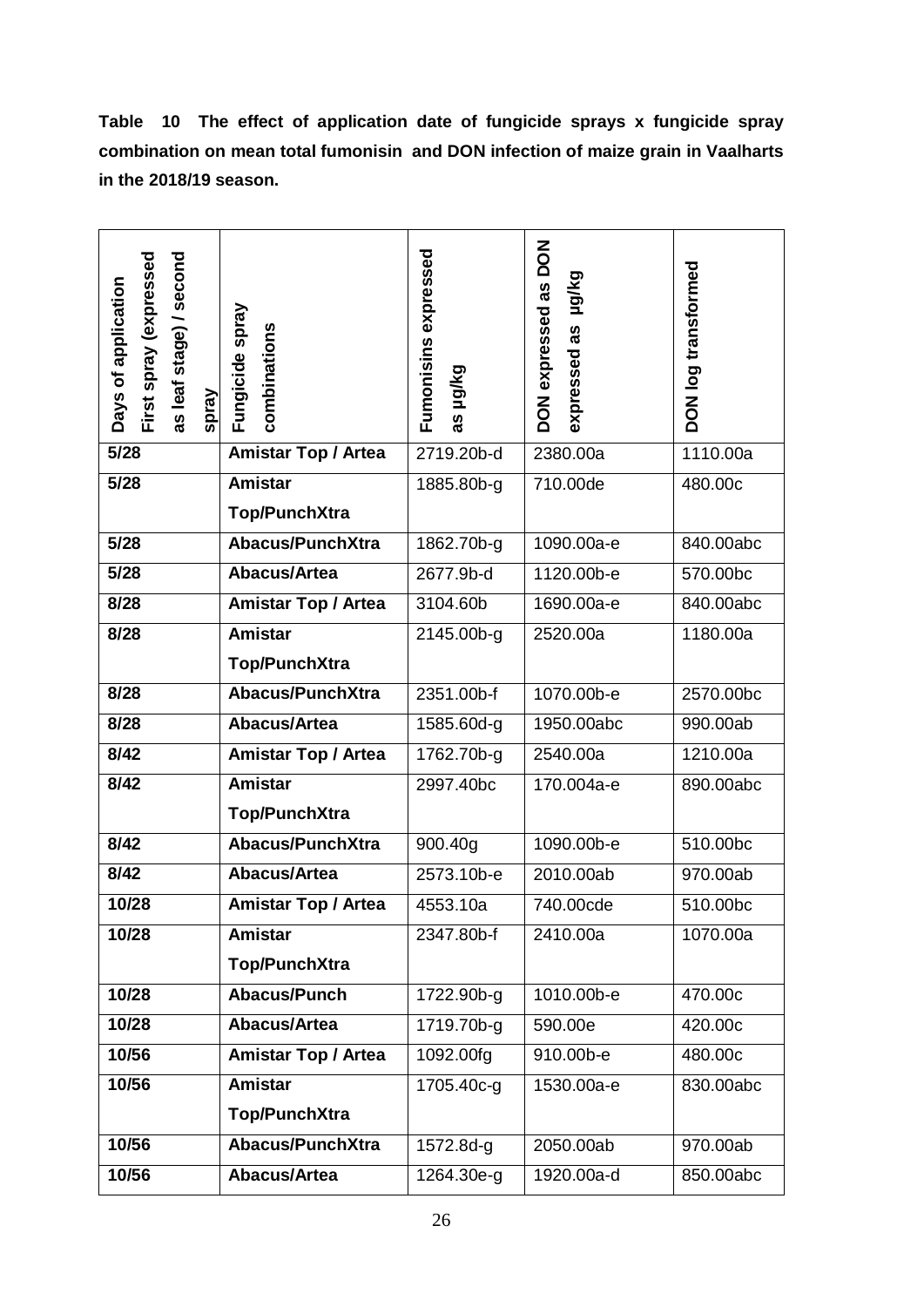#### **DISCUSSION**

In a previous study funded by the Maize Trust, the use of a prophylactic fungicide spray regime for control of leaf diseases in maize did not reduce Fusarium ear rot in maize, however, significantly elevated fumonisin levels were recorded (Janse van Rensburg, *et al*. 2016) . In this study, azoxystrobin + difenoconazole (strobilurin, 200 g/L + triazole, 125 g/L) at a rate of 500 ml/ha, were applied 40 - 45 days after planting. This was followed 28 - 30 days later by a second fungicide application of flusilazole + carbendazim (silicone triazole, 125 g/L + benzimidazole, 250 g/L) at a rate of 750 m[/ha with petroleum as adjuvant (500 ml/ha). It was hypothesized that the lack of efficacy may be attributed to the timing of fungicide application relative to the plant growth stages critical to the colonisation of kernels by ear rot fungi. Therefore, the current study focussed on the possible use and inclusion of more prophylactic fungicide sprays (used for control of leaf diseases in maize) to reduce maize ear rots such as *F. verticillioides* and *F. boothii* by adjusting time of sprays to align with flowering.

The research show that cultivar and season as main variables had an influence on the infection of *F. verticillioides* and *F. boothii*, as well as mycotoxin production in maize grain. In the 2017/18 season in Cedara, levels of *F. verticillioides* and *F. boothii* as well as fumonisins and ZEA were significantly higher in cultivar BG3292 compared to its isoline BG3492B. In the 2018/19 season, cultivar had no effect on *F. verticillioides* infection or DON production in maize grain. *F. boothii* target DNA levels and ZEA levels were lower in maize grain of cultivar BG3492B.

In the 2017/18 season at Cedara, spray combination (as main factor) had a significant influence on *F. boothii* fungal infection in Cedara (P=0.01). The Abacus/PunchXTra (140.7 pg μg<sup>-1</sup>) and Abacus/Artea (185.3 pg μg<sup>-1</sup>) spray combinations had significantly less fungal infection when compared to the Amistar Top/Artea  $(451.00$  pg  $\mu g^{-1})$  and Amistar Top/PunchXTra (352.4 pg µg<sup>-1</sup>) spray combinations. In the same season, application date of fungicide sprays as main effect had a significant effect (P=0.05) on DON synthesis in maize grain. It showed that an application at 8 leaf stage and then 42 days later (which correspond with the flowering stage), had the lowest concentration of DON (80.00 µg/kg) when compared to the application at 8 leaf stage and then 28 days later (which correspond to the pre-flowering stage) with the highest concentration of DON (590 µg/kg).

*F. verticillioides* and *F.boothii* infection as well as fumonisin and DON production in maize grain were the highest at Cedara in the 2018/19 season. This correspond with the outbreak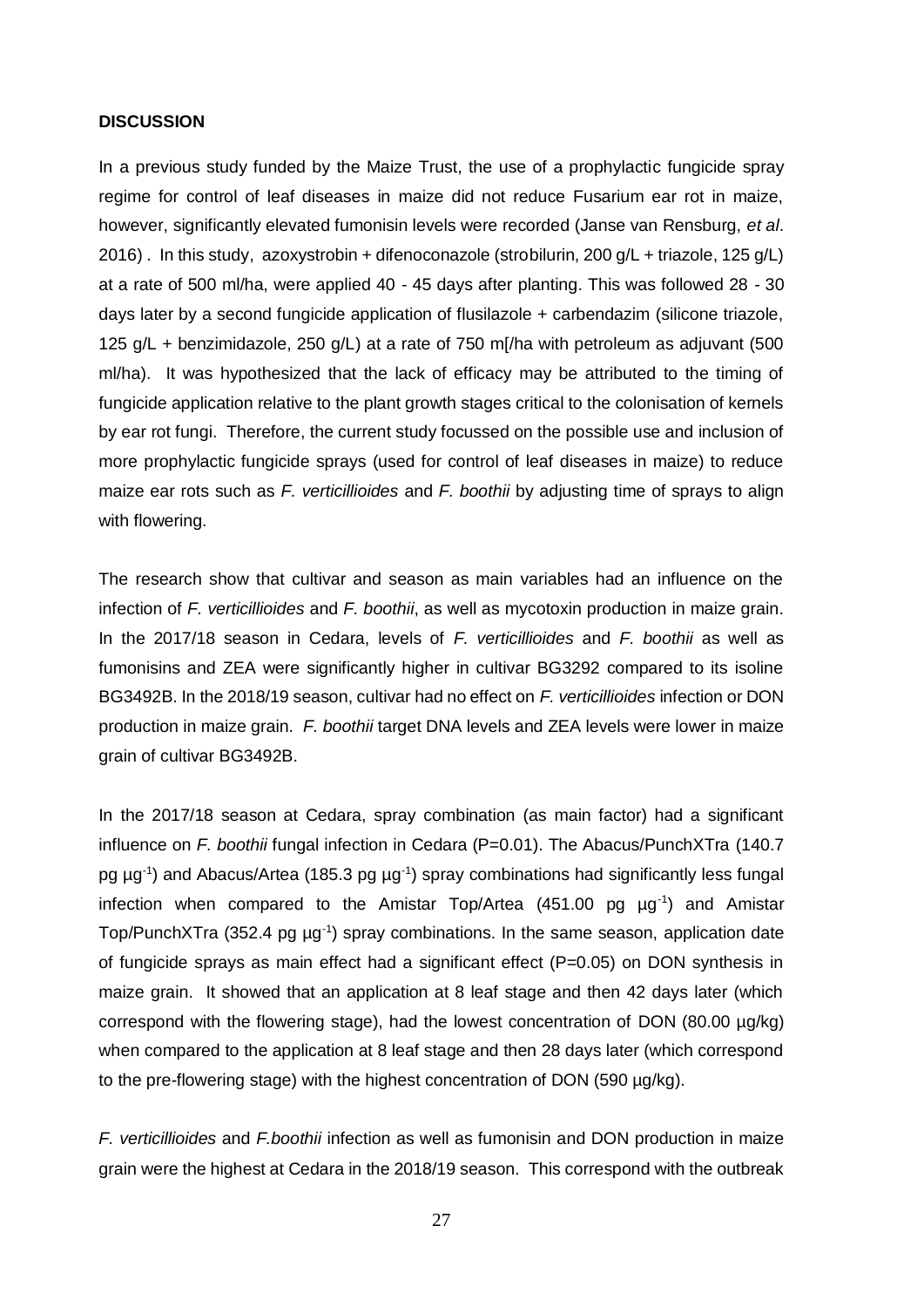of Fall armyworm in the 2018/19 season and an infection of 50% Northern corn leaf blight (*Exserohilum turcicum*). These could have predisposed plants to ear rot infections, thereby possibly masking the effects of fungicide spray combinations and applications at this locality. In the 2018/19 season at Cedara, the application date of fungicide sprays as main effect had a significant effect (P=0.02) on *F. boothii* infection of maize grain. It showed that an application at 10 leaf stage and then 56 days later (which correspond to the soft dough stage), had the lowest concentration of  $F$ . boothii (211.80 pg  $\mu g^{-1}$ ) compared to an application at 8 leaf and then 28 days later (pre-flowering stage) with the highest *F. boothii* concentration (860.50 µg/kg).

Overall fungal infection and mycotoxin production was low in Potchefstroom in both seasons, except for *F. verticillioides* target DNA levels and total fumonisins with levels of 1682.61 pg ug<sup>-1</sup> and 2716.46  $\mu$ g/kg in the 2018/19 season respectively. In the 2017/18 season, *F. verticillioides* and *F. boothii* infections as well as fumonisin levels were higher in cultivar BG3292 than its isoline BG3492B. Contradictory to this finding, these levels were all lower in cultivar BG3292 compared to its isoline BG3492B in the 2018/19 season. ZEA levels were higher in this season in cultivar BG3292 compared to its isoline BG3492B. In the 2018/19 season, fungicide applications at 8 leaf and then 28 days later (pre-flowering stage) had significant higher F. verticillioides target DNA (2345.6 pg ug<sup>-1</sup>) in maize grain compared to the other date of application regimes.

In the 2017/18 season at Vaalharts, mean *F. verticillioides* infection of maize grain and fumonisin levels were higher in cultivar BG3292 compared to its isoline BG3492B. *F. boothii* target DNA were lower in BG3292 compared to its isoline BG3492B. An application at 8 leaf stage and then 28 days later (which correspond to the pre-flowering stage), had the highest concentration of DON (460.00 µg/kg) compared to all the other date of application combinations. A cultivar x date of application interaction showed that BG3292 x the application at the 8 leaf stage and then again 28 days later, had the highest level of ZEA (32.85 µg/kg) compared to the other interactions. BG3292 x the application at the 10 leaf stage and then again 56 days later (soft dough stage), had the lowest level of ZEA (13.17 µg/kg) compared to the other interactions.

In the 2018/19 season at Vaalharts, mean *F. verticillioides* and *F. boothii* infections of maize grain and DON levels were higher in cultivar BG3292 compared to its isoline BG3492B. Mean ZEA levels were lower in cultivar BG3292 compared to its isoline BG3492B. Application date of fungicide date of spray x fungicide spray combination had an effect on mean total fumonisin levels in maize grain with the Abacus / PunchXtra interaction with the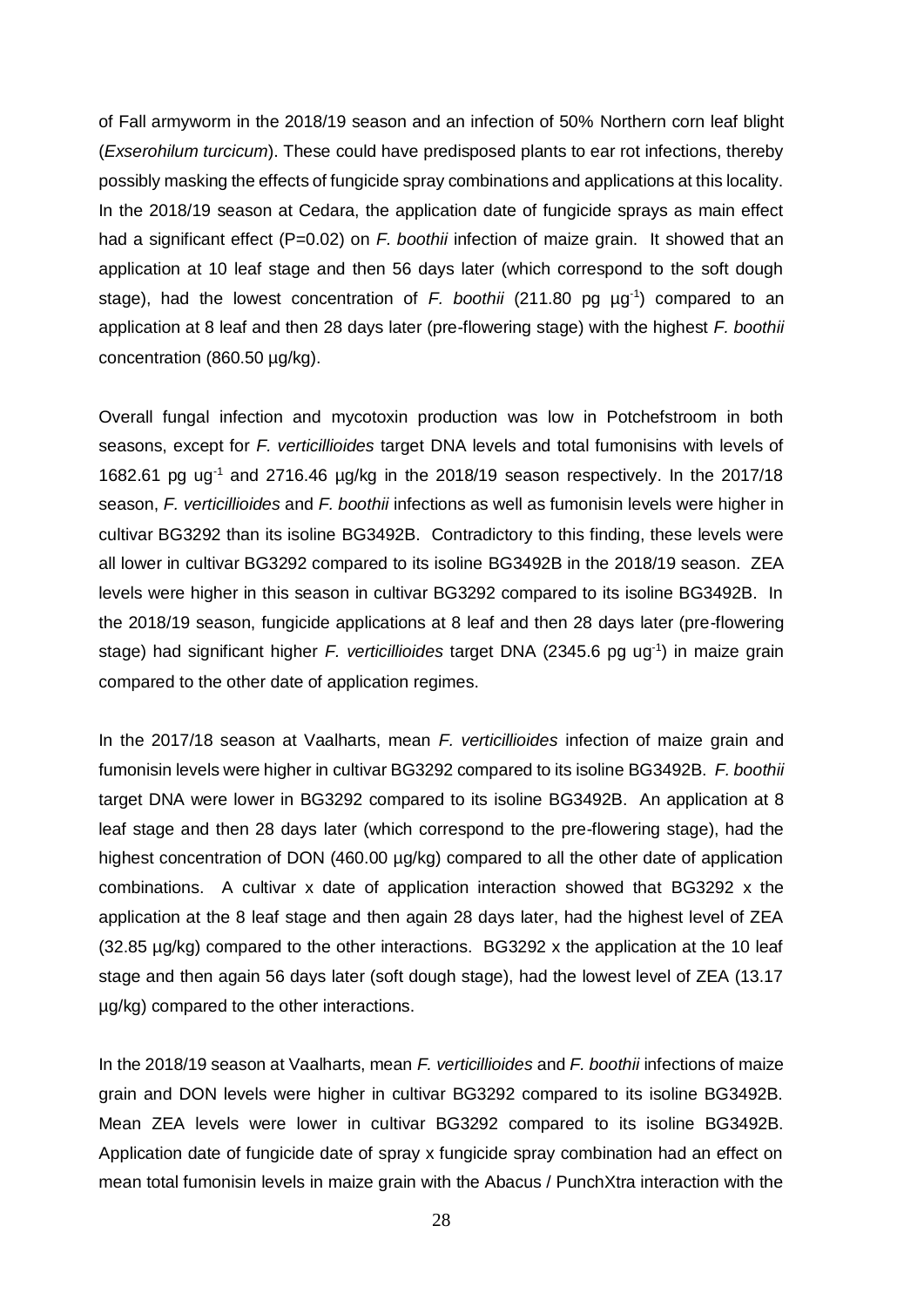spray at 8 leaf stage followed by a second spray after 24 days having the lowest fumonisin level (900.40 µg/kg). The Amistar Top / Artea interaction with the spray at 10 leaf stage followed by a second spray after 28 days having the highest fumonisin level (4553.10 µg/kg).

Application date of fungicide sprays x fungicide spray combination in the 2018/19 season at Vaalharts also had an effect on mean DON levels in maize grain with the Abacus / Artea interaction with the spray at 10 leaf stage followed by a second spray after 28 days having the lowest DON level (590.00 µg/kg). The Amistar Top / Artea x 5/28 days of application, Amistar Top / PunchXtra x 8/28 days of application, Amistar Top / Artea x 8/42 days of application and Amistar Top / PunchXtra x 10/28 days of application all had significantly highest DON levels (2380.00 µg/kg, 2520.00 µg/kg, 2540 µg/kg and 2410 µg/kg) respectively.

#### **CONCLUSION**

Although the effect of spray combinations, application date of fungicide sprays and interactions between the two were recorded on the reduction of maize ear rot and associated mycotoxins, results were not consistent. It seems that spray applications at flowering or during soft dough stage can decrease either DON levels or *F. boothii* infections of maize grain at Cedara and Vaalharts, while earlier applications (pre-flowering) show significantly higher levels of *F. boothii* or DON. The same trend was observed in Potchefstroom where earlier fungicide applications (pre-flowering) showed higher levels of *F. verticillioides* target DNA in maize grain. Similar results were obtained in Vaalharts in the 2017/18 season where cultivar BG3292 x the application at the 8 leaf stage and then again 28 (pre-flowering) days later, had the highest level of ZEA compared to the other interactions. BG3292 x the application at the 10 leaf stage and then again 56 days later (soft dough stage), had the lowest level of ZEA compared to the other interactions.

In the 2017/18 season (Cedara), fungicide combinations with Amistar Top resulted in higher levels of *F. boothii* when compared to the other spray combinations without Amistar Top. Similar results were observed in Vaalharts in the 2018/19 season, where Amistar Top / Artea x 5/28 days of application, Amistar Top / PunchXtra x 8/28 days of application, Amistar Top / Artea x 8/42 days of application and Amistar Top / PunchXtra x 10/28 days of application all had the highest DON levels. Similar to this, the Amistar Top / Artea interaction with the spray at 10 leaf stage followed by a second spray after 28 days also had the highest fumonisin level at Vaalharts (2018/10 season). In a previous study by Janse van Rensburg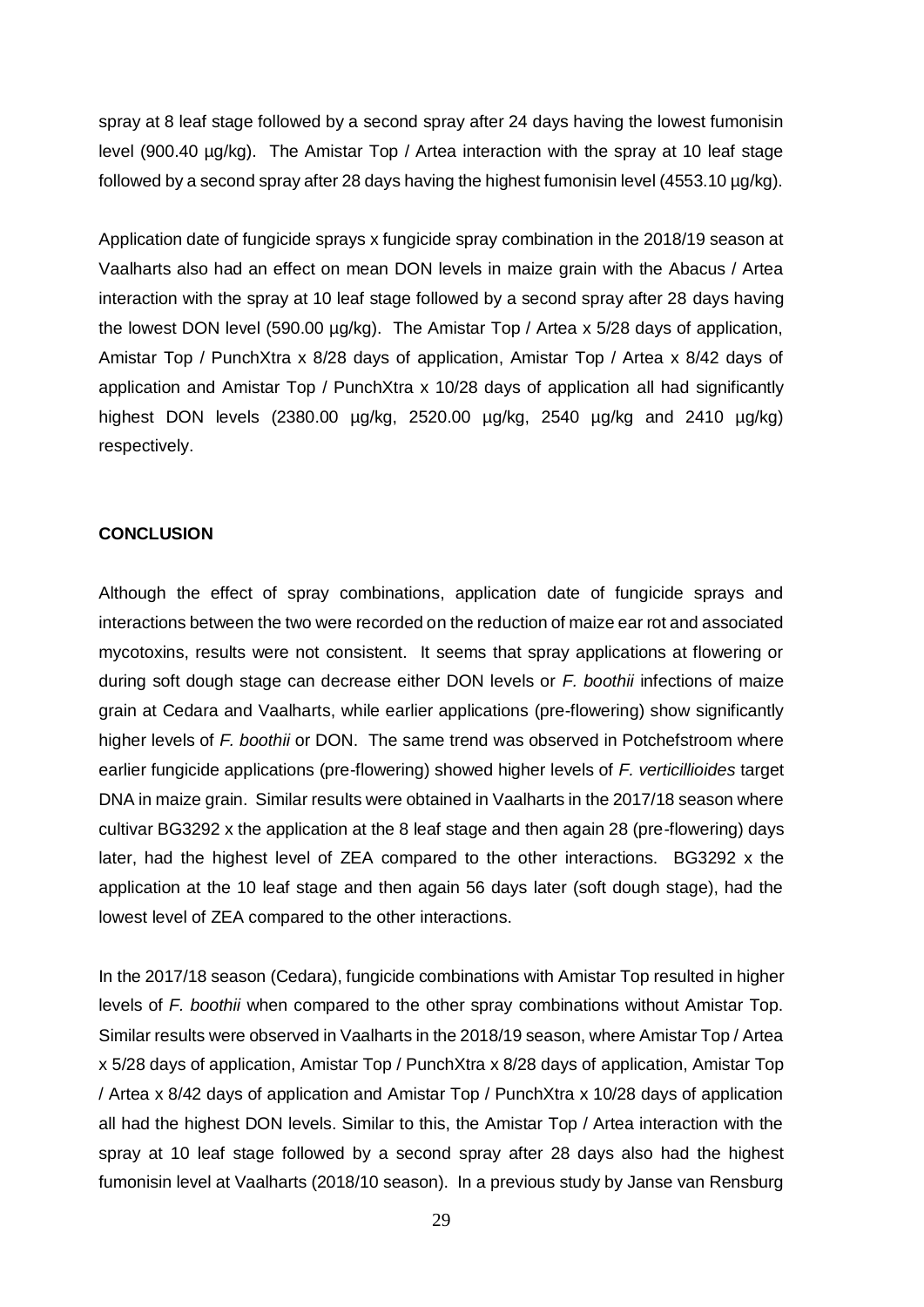*et al*. (2016) a prophylactic spray regime using Amistar Top showed no effect on the infection and colonization of *F. verticillioides* in maize grain and described the lack efficacy due to timing of the fungicide application relative to the plant growth stages. In this study it is shown that Amistar Top should not be considered for the possible additional control of maize ear rots and mycotoxin contamination. Amistar Top is the only fungicide used in this study with the active ingredient strobilurin, which could explain the higher infection levels of *F. boothii* as well as DON and FUM synthesis in maize grain.

The inconsistent reactions of fungicide combinations and/or date of application against *F. verticillioides*, *F. boothii* as well as FUM, DON and ZEA synthesis can be due to the fungal infection process and plant morphology (Luna and Wise, 2015). Foliar fungicides are commonly applied over the top of the maize plant with ground or areal equipment and it is possible that these barriers limit the amount of fungicide to penetrate the plant to come into contact with the fungus.

Prophylactic foliar fungicides used in this study can be effective as management tools for leaf diseases such as *Cercospora zea maydis* and *Escerohilum turcicum,* but because they do not consistently reduce ear rots and mycotoxins tested in this study, it is not economically beneficial to change spray dates to co-incide with the flowering or soft dough plant stages. It is recommended that producers continue to manage maize ear rots using cultural methods such as cultivar selectin, crop rotation and residue management (where applicable). In conservation agriculture systems, crop rotation will be greatly beneficial to break the disease cycle by reducing primary inoculum.

## **REFERENCES**

- Anonymous, 2012. Vicam fumonitest instruction manual. Vicam, L.P. 313 Pleasant Street, Watertown, MA 02472, United States of America.
- Beukes, I. 2015. Pathogenicity and mycotoxin production of *Fusarium graminearum* species complex in South African grains. MSc in AgriSciences at Stellenbosch University, pp 137.
- Bhat, R., Rai, R.V. & Karim, A.A. 2010. Mycotoxins in food and feed: Present status and future concerns. Comprehensive Reviews in Food Science & Food Safety 9:57-81.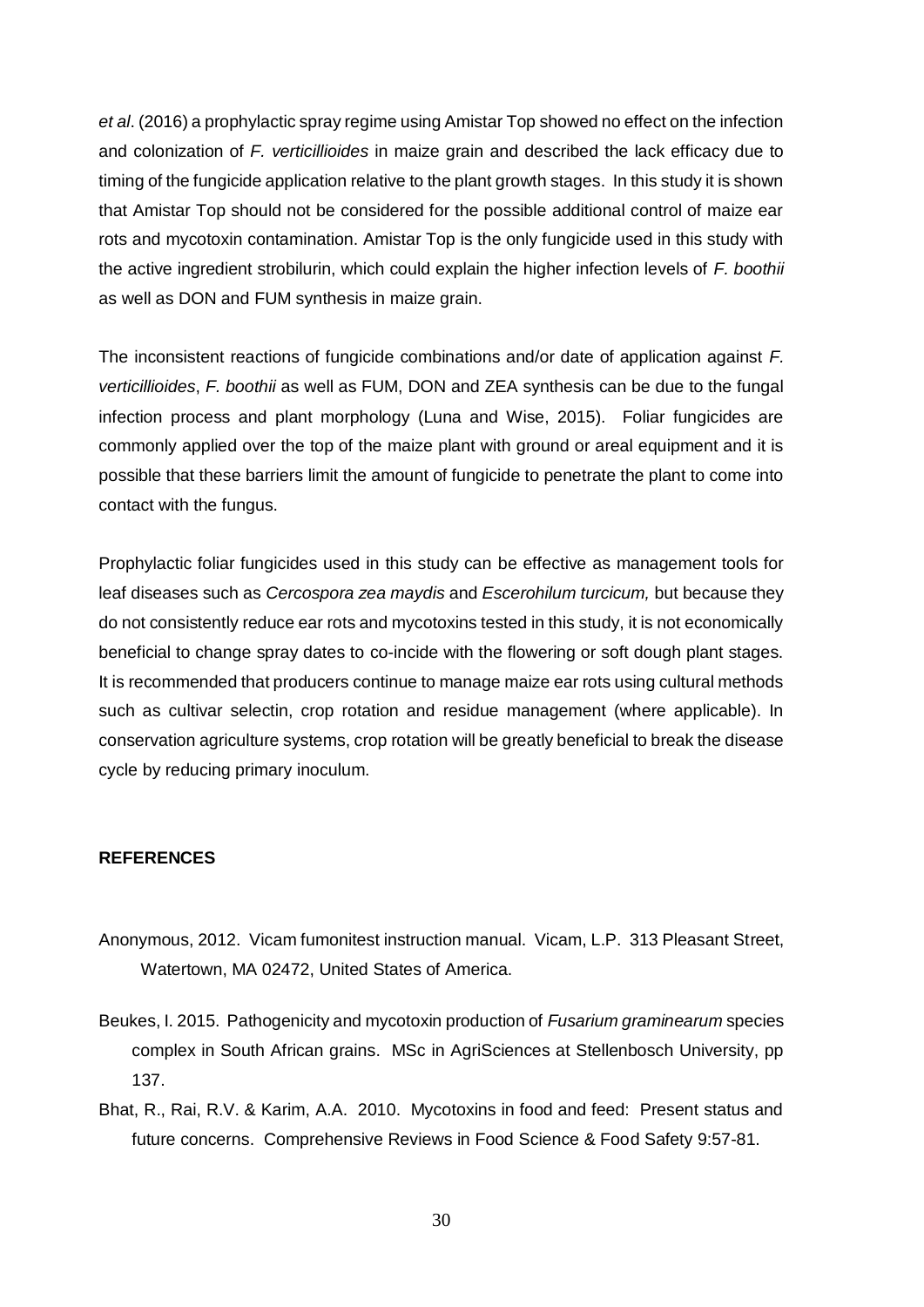- De Curtis, F.D, De Cicco, V, Haidukowski, M, Pascale, M, Somma, S and Moretti, A. 2011. Effects of agrochemical treatments on the occurrence of Fusarium ear rot and fumonisin concentration of maize in southern Italy. Field Crops Research. 123: 161- 169.
- Duncan, K.E and Howard, R.J. 2010. Biology of maize kernel infection by *Fusarium verticillioides*. Molecular Plant Microbe International. 23: 6 -16.
- FAO. Food and Agriculture Organization of the United Nations, 2003. Worldwide regulations for mycotoxins in food and feed. Available at: [http://www.fao.org/3/y5499e/y5499e00.htm.](http://www.fao.org/3/y5499e/y5499e00.htm) Accessed 24 June 2020.
- Government Gazette, 2016. Regulations Governing Tolerances For Fungus-Produced Toxins in Foodstuffs: Amendment. Section 15 (1) of the Foodstuffs, Cosmetics and Disinfectants Act, 1972 (Act No. 54 of 1972).
- Hershman, D.E. Vincelli, P and Kaiser, C.A. 2011. Foliar fungicide use in corn and soybeans. Plant pathology fact sheet PPFS-MISC-05, UK Cooperative extension service, University of Kentucky, College of Agriculture.
- Janse van Rensburg, B, McLaren N.W, Flett, B.C. and Schoeman, A. 2015. Fumonisin producing *Fusarium* spp. and fumonisin contamination in commercial South African maize. European Journal of Plant Pathology. 141: 491-504.
- Janse van Rensburg, B, McLaren N.W, Schoeman, A and Flett, B.C. 2016. The effect of cultivar and prophylactic fungicide spray for leaf diseases on colonisation of maize ears by fumonisin producing *Fusarium* spp. and fumonisin synthesis in South Africa. Crop Protection. 79: 56 - 63.
- Kruger, S.C., Kohn, B., Ramsey, C.S. and Prioli, R. 1999. Rapid Immunoaffinity-Based Method for Determination of Zearalenone in Corn by Fluorometry and Liquid Chromatography, Journal of AOAC INTERNATIONAL. 82: 1364–1368, https://doi.org/10.1093/jaoac/82.6.1364.
- Luna, M.P.R. and Wise, K.A. 2015. Timing and efficacy of fungicide applications for Diplodia ear rot management in corn. Plant Health Progress. 16: 123 - 131.
- Maiorano, A, Reyneri, A, Magni, A and Ramponi, C. 2009. A decision tool for evaluating the agronomic risk of exposure to fumonisins of different maize crop management systems in Italy. Agricultural Systems. 102: 17 - 23.
- Munkvold, G.P, McGee, D.C and Carlton, W.M.1997. Importance of different pathways for maize kernel infection by *Fusarium moniliforme*. Phytopathology. 87: 209 -217.
- Nape, K.M. 2011. Using Seasonal Rainfall with APSIM to Improve Maize Production in the Modder River Catchment. Bloemfontein: University of the Free State, South Africa. Thesis-MSc.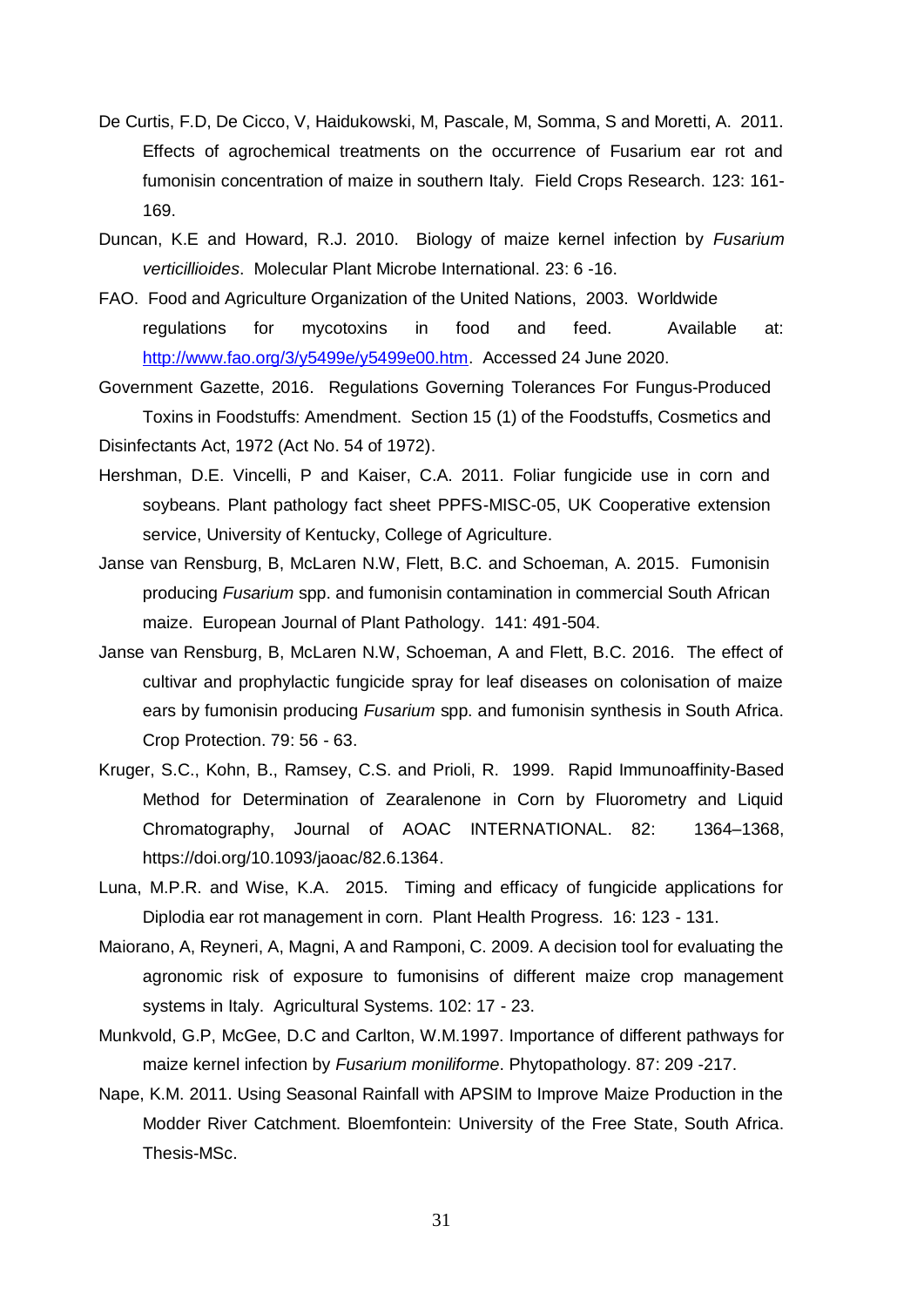- Nicolaisen, M, Suproniene, S, Nielsen, L.K, Lazzaro, I, Spliid, N.H, Justesen, A.F. 2009. Real-time PCR for quantification of eleven individual Fusarium species in cereals. Journal of Microbiological Methods. 76: 234 - 40.
- Nyaka, S.C, Shankar, A.C.U, Niranjana, S.R, Wulff, E.G, Mortensen, C.N and Prakash, H.S. 2010. Detection and quantification of fumonisin from *Fusarium verticillioides* in maize grown in southern India. World Journal of Microbial Biotechnology. 26: 71 - 78.
- O'Donnell, K, Ward, T.J, Geiser, D.M, Kistler, H.C, Aoki, T. 2004. Genealogical concordance between the mating type locus and seven other nuclear genes supports formal recognition of nine phylogenetically distinct species within the *Fusarium graminearum* clade. Fungal Genetics Biology. 41: 600 – 623.
- Pascale, M, Visconti, A and Chelkowsky, J. 2002. Ear rot susceptibility and mycotoxin contamination of maize hybrids inoculated with *Fusarium* spp. under field conditions. European Journal of Plant Pathology. 108: 645 - 651.
- Small, I.M, Flett, B.C, Marasas, W.F.O, McLeod, A, Viljoen, A. 2012. Resistance in maize inbred lines to *Fusarium verticillioides* and fumonisin accumulation in South Africa. Plant Disease. 96: 881 – 888.
- Waalwijk, C, Koch, S, Ncube, E, Allwood, J, Flett, B.C, de Vries, I. and Khema, G.H.J. 2008. Quantitative detection of *Fusarium* spp. and its correlation with fumonisin content in maize from South African subsistence farmers. World Mycotoxin Journal 1: 37 - 45.
- Walker, N.J and Schulze, R.E. 2006. An assessment of sustainable maize production under different management and climate scenarios for smallholder agro-ecosystems in KwaZulu-Natal, South Africa. Physical Chemistry Earth. 31: 995 - 1002.
- Wise, K and Mueller, D. 2011. Are fungicides no longer just for fungi? An analysis of foliar fungicide use in corn. [Available on Internet:] <http://www.apsnet.org/publications/apsnetfeatures/Pages/fungicide.aspx> [Date of access: 10 October 2011].
- Winnepenninckx, B., Backelgau, T. and De Wachter, R. 1993. Extractions of high molecular weight DNA from molluscs. Trends in Genetics. 9: 407

### *9. Scientific outputs*

#### *9.1 Outputs of project as stated in the application*

| <b>Expected outputs</b> | <b>Numbers</b> | Achieved (yes/no or n.a.) | Nature of output e.g. title<br>of papers, description,<br>etc.         |
|-------------------------|----------------|---------------------------|------------------------------------------------------------------------|
| Scientific papers:      |                | Not yet                   | Scientific paper to be<br>written after submission<br>of final report. |
|                         |                |                           |                                                                        |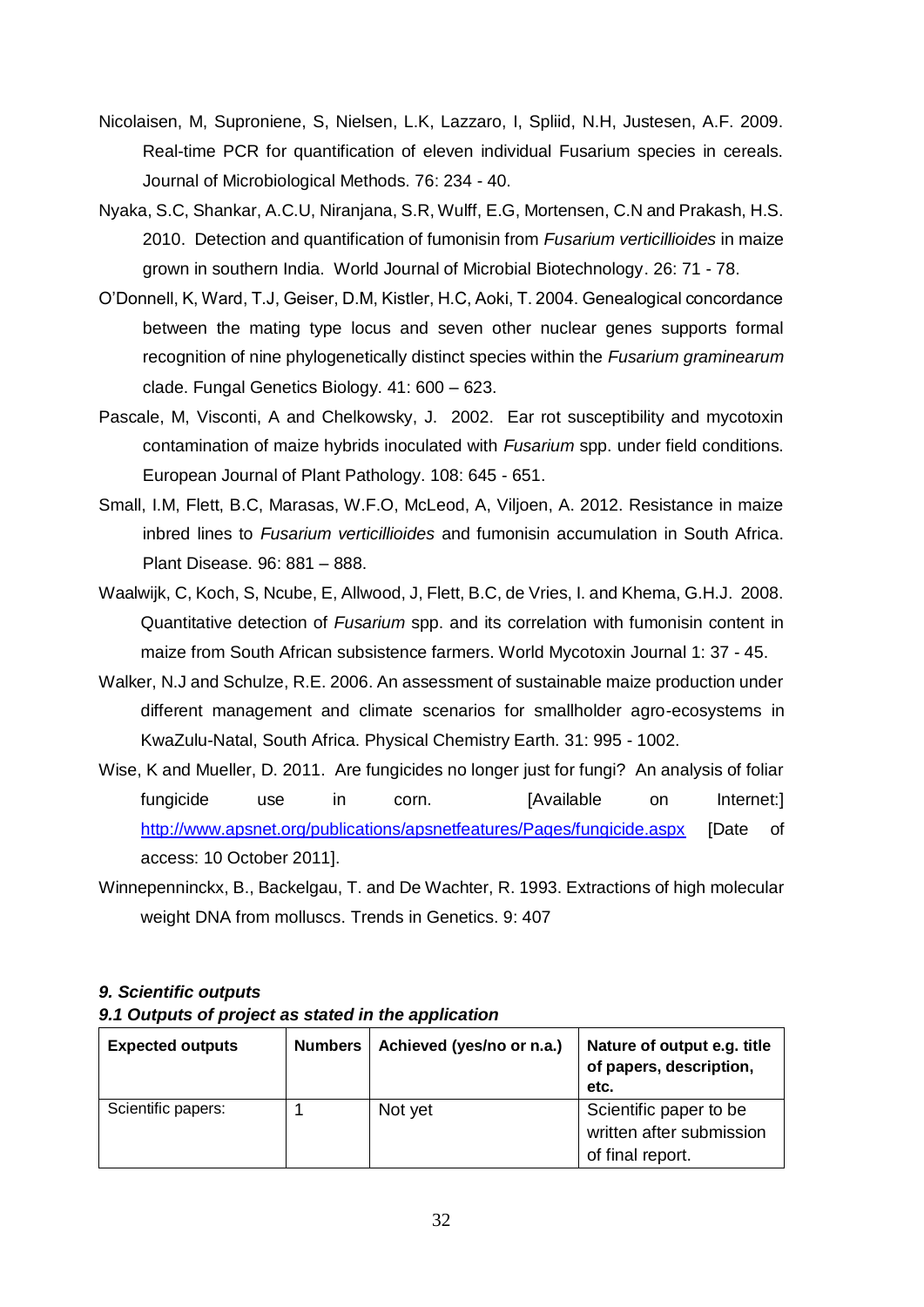| Technical reports:   |   | Yes. Annually as      |                       |
|----------------------|---|-----------------------|-----------------------|
|                      |   | required.             |                       |
| Databases:           |   |                       |                       |
| Procedures/methods:  |   | HPLC, qPCR, sampling, |                       |
|                      |   | fungicide sprays,     |                       |
|                      |   | calibrations.         |                       |
| Human capacity       | 2 | Trained two new       |                       |
| development:         |   | personnel of the ARC. |                       |
| Technology transfer: |   | yes                   | Popular article in SA |
|                      |   |                       | Grain. 2020           |
| Other outputs:       |   |                       |                       |

## *9.2 Reasons for outputs not achieved*

Initially there was a problem with purchasing of SybrGreen for qPCR. With the Covid situation, there was a delay in the import of this product. However, it was managed to obtain it and to finalize the qPCR quantifications at the end of February 2020. Therefore the scientific paper is behind schedule.

## *10. Successful institutional and inter-institutional collaboration*

| <b>Researcher</b>                                                             | <b>Institution</b> | Role                            |
|-------------------------------------------------------------------------------|--------------------|---------------------------------|
| Dr. Henry Njom - replaced                                                     | ARC-GC             | Molecular techniques            |
| Dr. A. Abrahams                                                               |                    |                                 |
| field<br>Mr.<br>Nkoko<br>D.                                                   | ARC-GC             | Field<br>trials<br>and<br>spray |
| technician<br>that<br>replaced                                                |                    | regimes                         |
| F.K. Mashinini                                                                |                    |                                 |
| Mr. J. van Schalkwyk - field                                                  | ARC-GC             | Field<br>trials<br>and<br>spray |
| technician at Vaalharts                                                       |                    | regimes                         |
| Mr.<br>field<br>$\mathsf{P}_{\mathsf{L}}$<br>MacU<br>$\overline{\phantom{0}}$ | ARC-GC             | trials<br>Field<br>and<br>spray |
| technician at Cedara                                                          |                    | regimes                         |
| Ms. M. van der Walt<br>$-$                                                    | ARC-GC             | Calculations<br>and             |
| research technician at weed                                                   |                    | calibrations<br>Οf<br>spray     |
| sciences                                                                      |                    | equipment.                      |

## *11. Benefit of the outputs to the maize industry*

Although the effect of spray combinations, application date of fungicide sprays and interactions between the two were recorded on the reduction of maize ear rot and associated mycotoxins, results were not consistent. It seems that spray applications at flowering or during soft dough stage can decrease either DON levels or *F. boothii* infections of maize grain at Cedara and Vaalharts while earlier applications (pre-flowering) show significantly higher levels of *F. boothii* or DON. The same trend was observed in Potchefstroom where earlier fungicide applications (pre-flowering) showed higher levels of *F. verticillioides* target DNA in maize grain. Similar results were obtained in Vaalharts in the 2017/18 season where cultivar BG3292 x the application at the 8 leaf stage and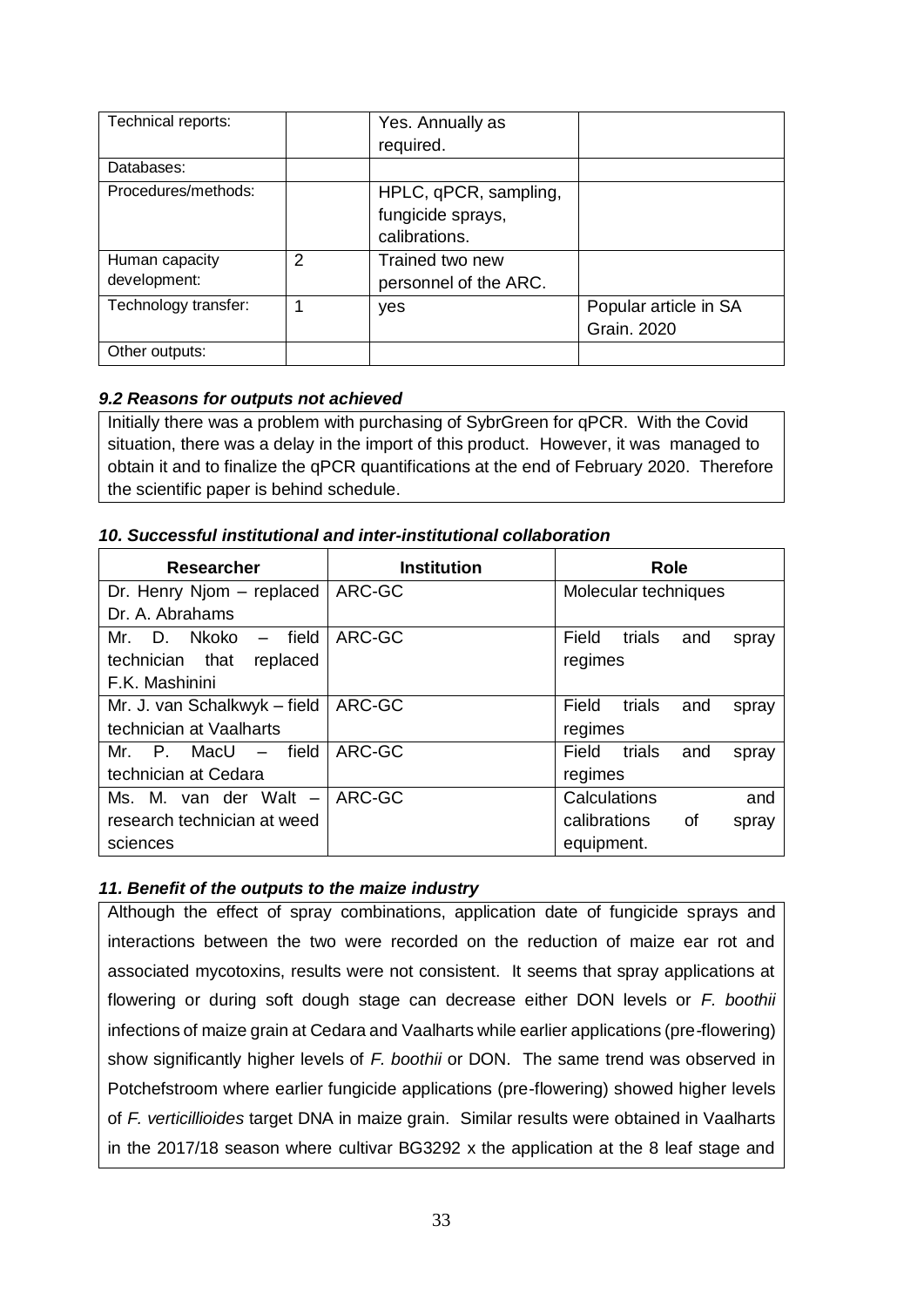then again 28 (pre-flowering) days later, had the highest level of ZEA compared to the other interactions. BG3292 x the application at the 10 leaf stage and then again 56 days later (soft dough stage), had the lowest level of ZEA compared to the other interactions.

In the 2017/18 season (Cedara), fungicide combinations with Amistar Top resulted in higher levels of *F. boothii* when compared to the other spray combinations without Amistar Top. Similar results were observed in Vaalharts in the 2018/19 season, where Amistar Top / Artea x 5/28 days of application, Amistar Top / PunchXtra x 8/28 days of application, Amistar Top / Artea x 8/42 days of application and Amistar Top / PunchXtra x 10/28 days of application all had the highest DON levels. Similar to this, the Amistar Top / Artea interaction with the spray at 10 leaf stage followed by a second spray after 28 days also had the highest fumonisin level at Vaalharts (2018/10 season). In a previous study by Janse van Rensburg *et al*. (2016) a prophylactic spray regime using Amistar Top showed no effect on the infection and colonization of *F. verticillioides* in maize grain and described the lack efficacy due to timing of the fungicide application relative to the plant growth stages. In this study it is shown that Amistar Top should not be considered for the possible additional control of maize ear rots and mycotoxin contamination. Amistar Top is the only fungicide used in this study with the active ingredient strobilurin, which could explain the higher infection levels of *F. boothii* as well as DON and FUM synthesis in maize grain.

The inconsistent reactions of fungicide combinations and/or date of application against *F. verticillioides*, *F. boothii* as well as FUM, DON and ZEA synthesis can be due to the fungal infection process and plant morphology (Luna and Wise, 2015). Foliar fungicides are commonly applied over the top of the maize plant with ground or areal equipment and it is possible that these barriers limit the amount of fungicide to penetrate the plant to come into contact with the fungus.

Prophylactic foliar fungicides used in this study can be effective as management tools for leaf diseases such as *Cercospora zea maydis* and *Escerohilum turcicum,* but because they do not consistently reduce ear rots and mycotoxins tested in this study, it is not economically beneficial to change spray dates to co-incide with the flowering or soft dough plant stages. It is recommended that producers continue to manage maize ear rots using cultural methods such as cultivar selectin, crop rotation and residue management (where applicable). In conservation agriculture systems, crop rotation will be greatly beneficial to break the disease cycle by reducing primary inoculum.